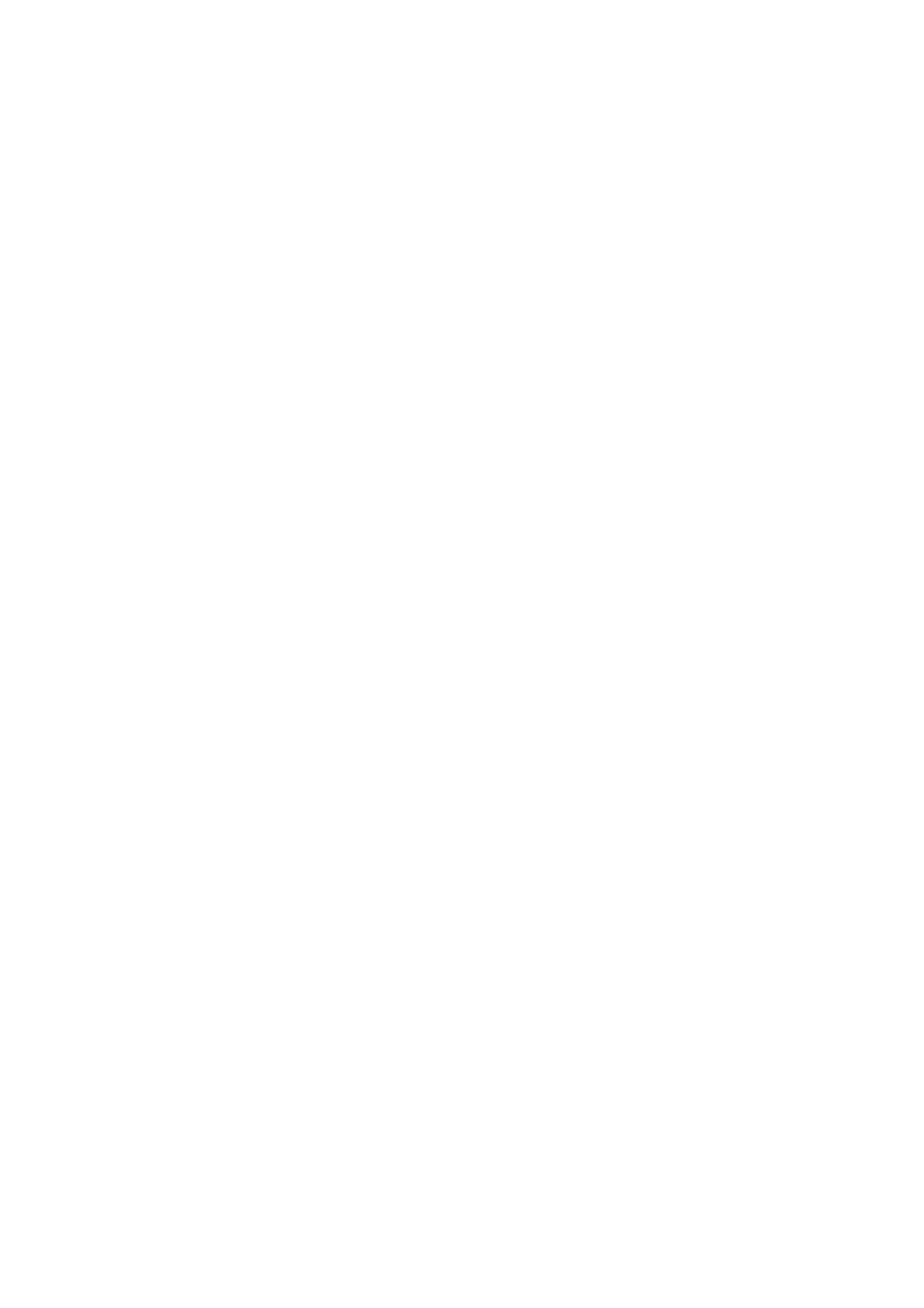Fraunhofer IESE is an institute of the Fraunhofer Gesellschaft.

The institute transfers innovative software development techniques, methods and tools into industrial practice, assists companies in building software competencies customized to their needs, and helps them to establish a competitive market position.

Fraunhofer IESE is directed by Prof. Dr. Dieter Rombach (Executive Director) Prof. Dr. Peter Liggesmeyer (Director) Sauerwiesen 6 67661 Kaiserslautern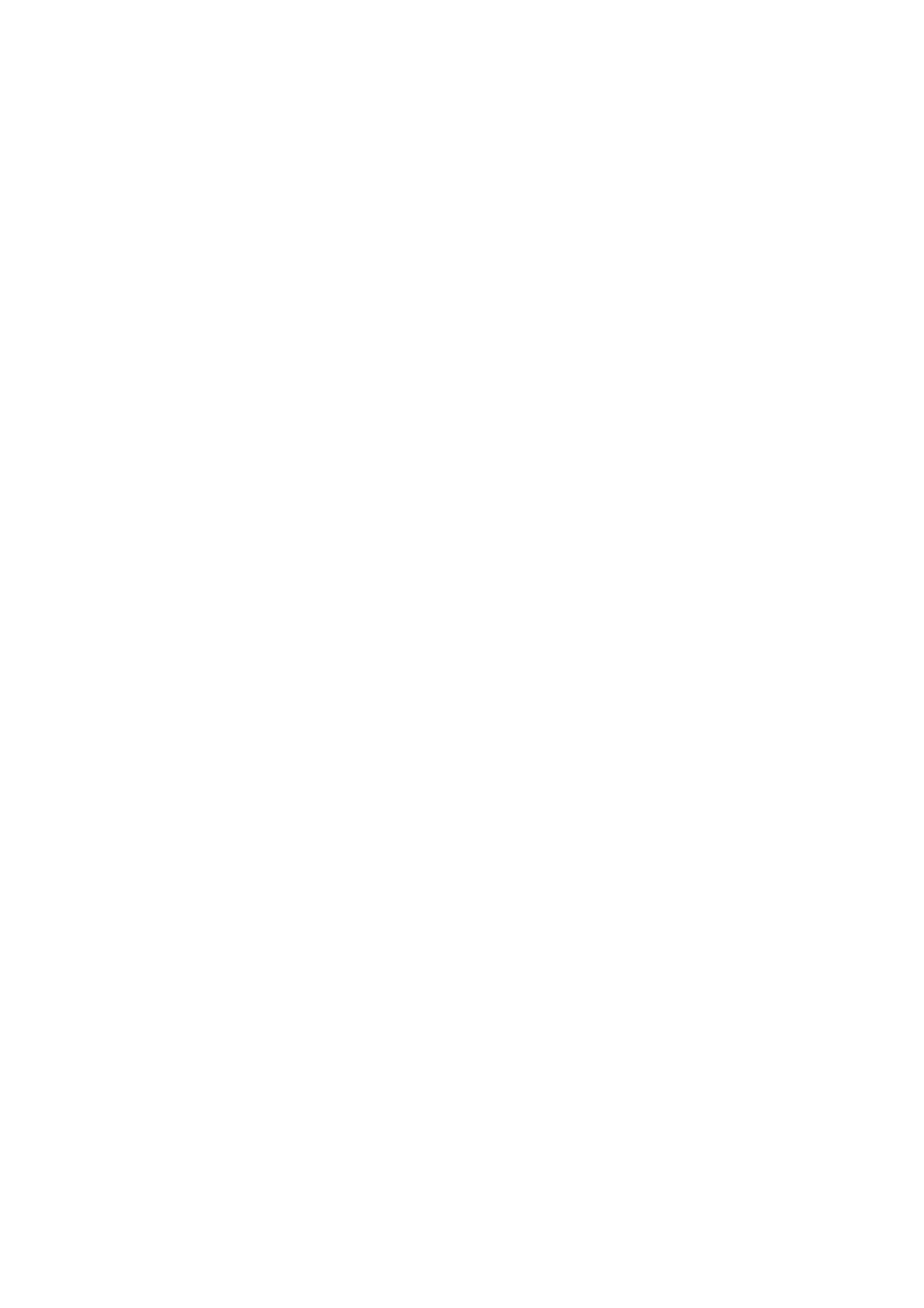## Abstract

Model-driven development, using the UML, has become the most dominant development paradigm, particularly in business and web application engineering, due to their many advantages over traditional procedural approaches. However, Model-driven and UML-based development methods are still inferior to conventional software development approaches when it comes to embedded and real-time system development. Most such methods provide only weak systematic and methodological support for system development in the embedded domain. The most fundamental problems in this domain stem from the fact that individual techniques for embedded system development only acknowledge and address the particularities of object and component technologies insufficiently, and more importantly, that individual technologies are mostly treated in isolation. One important aspect is the heterogeneity of embedded systems, containing both, hardware and software components. A systematic approach for the model-driven development therefore has to address this fact by providing a uniform but systematic way for modeling hardware and software parts of the system. This paper discusses how software and hardware components of an embedded system can be uniformly described with the UML, and it presents a small case-study.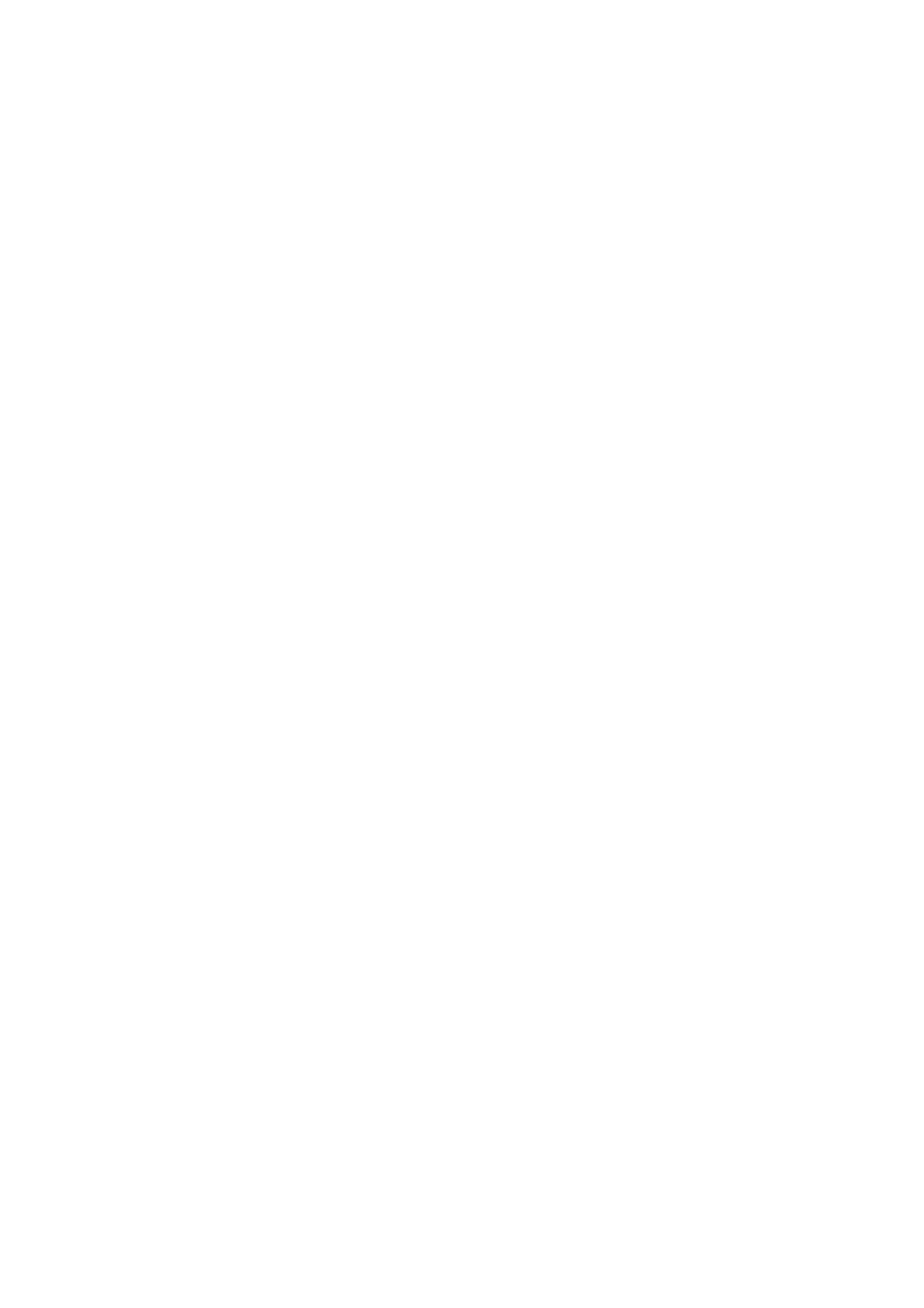## Table of Contents

| 1                 | <b>Introduction</b>                                                 | 1      |
|-------------------|---------------------------------------------------------------------|--------|
| $\mathbf{2}$      | <b>UML-based Development of Embedded Software</b><br><b>Systems</b> |        |
| 2.1               | <b>Notations</b>                                                    | 3<br>3 |
| 2.2               | Methods                                                             | 4      |
| 3                 | <b>Modeling Hardware/Software Components with</b>                   |        |
|                   | the UML                                                             | 7      |
| 3.1               | Modeling Principles                                                 | 7      |
| 3.2               | <b>Embedded Components</b>                                          | 8      |
| 3.3               | Methodological Support                                              | 12     |
| 3.4               | Developing Systems with Embedded Components                         | 13     |
| 3.5               | <b>Tool Support</b>                                                 | 14     |
| 4                 | <b>Case Study</b>                                                   | 16     |
| 5                 | <b>Conclusions and Future Work</b>                                  | 19     |
| <b>References</b> |                                                                     | 20     |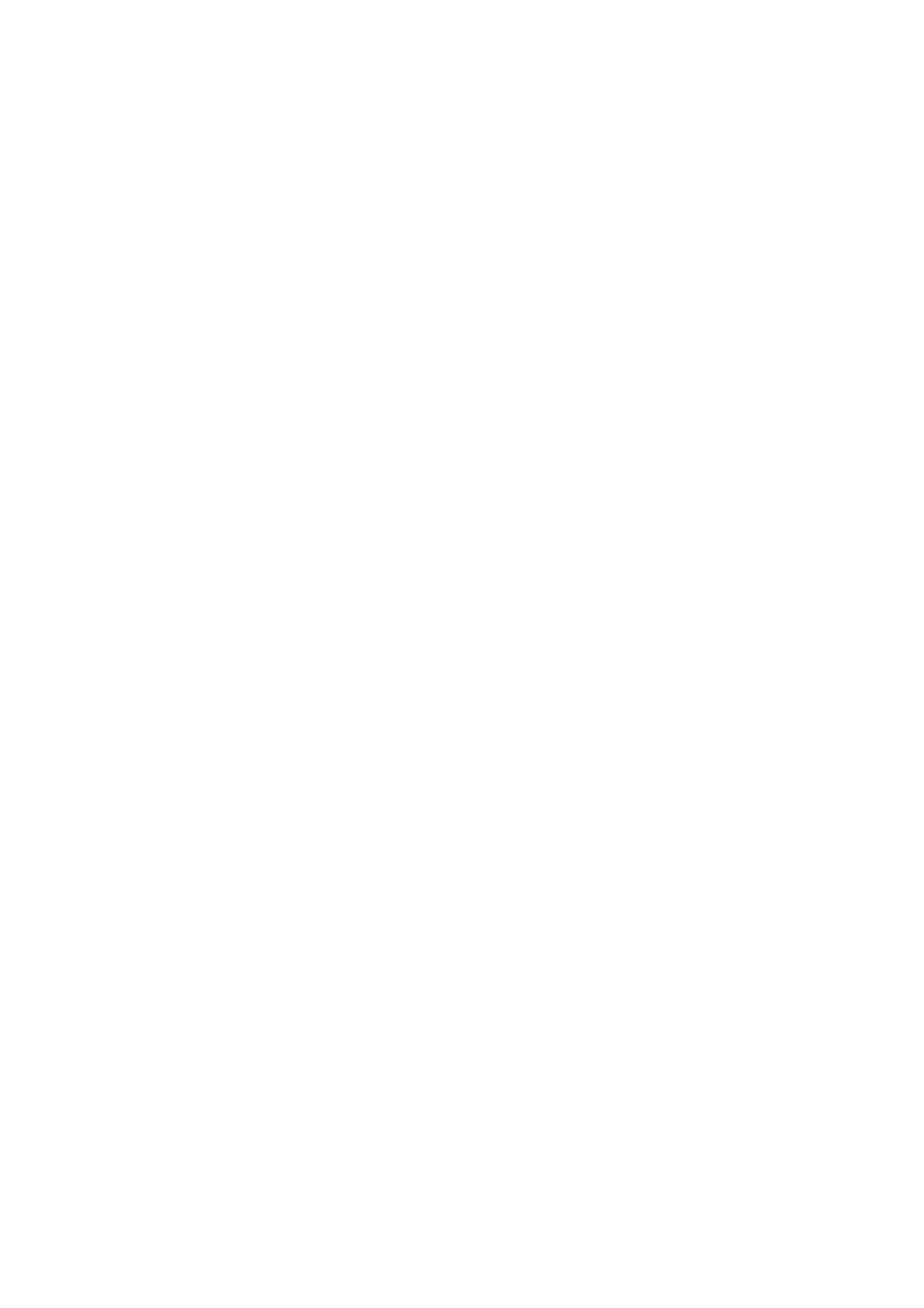## <span id="page-8-0"></span>1 Introduction

The success of a company depends directly on its ability to adapt to changing market requirements. This is particularly true in the domain of embedded software systems, where the rising decentralization and the increasing portion of software in technical systems require development methods for correct, safe, cheap, and flexibly adaptable control systems [[9\]](#page-27-1). Unfortunately, despite their popularity, current model-driven methods have serious weaknesses, which limit their effectiveness for embedded software engineering. Most prominent among these is the lack of systematic methodological support for the integrated and uniform modeling of embedded systems based on a "standard" modeling language, such as the UML [[14,](#page-28-0) [20\]](#page-28-1). This results not only in an early decoupling of hardware and software development that leads to inconsistencies and integration problems, but also to heterogeneous descriptions resulting in systems with uncertain and usually low quality.

The idea of building systems by stepwise and hierarchic decomposition and refinement of larger building blocks into smaller building blocks has been around since the days of structured analysis and design [[1\]](#page-27-2). However, when each building block (i.e. component), be it hardware or software, is described by its own suite of diagrams, it is important that each diagram fits into the overall hierarchical organization scheme and focuses on the component it is intended to describe [[2\]](#page-27-3). This requires that every development artifact is oriented towards the description of a single architectural component. Having a concise, focused description of an individual component also simplifies the task of the development teams charged with implementing/realizing the component.

Many approaches to embedded system development [[9,](#page-27-1)[21\]](#page-28-2) change the way in which they represent a particular kind of abstraction or concept during the development process. Moreover, the choice of representation is often based solely on the level of granularity, or phase of development, in which the abstraction is used rather than on the properties of the artifact being described. To avoid this unnecessary redundancy, it is essential that a given component (either hardware or software) is represented and manipulated in the same way in all phases of a project [[2\]](#page-27-3). This also requires that all components are modeled through the same basic concepts regardless of their level of granularity or position in a development project. In other words, the nature of the models describing a component should be dictated only by its properties.

Following this principle not only simplifies the task of the developers, since it reduces the number of concepts and associated processes that they have to learn and differentiate, but also inherently supports scalability, since big com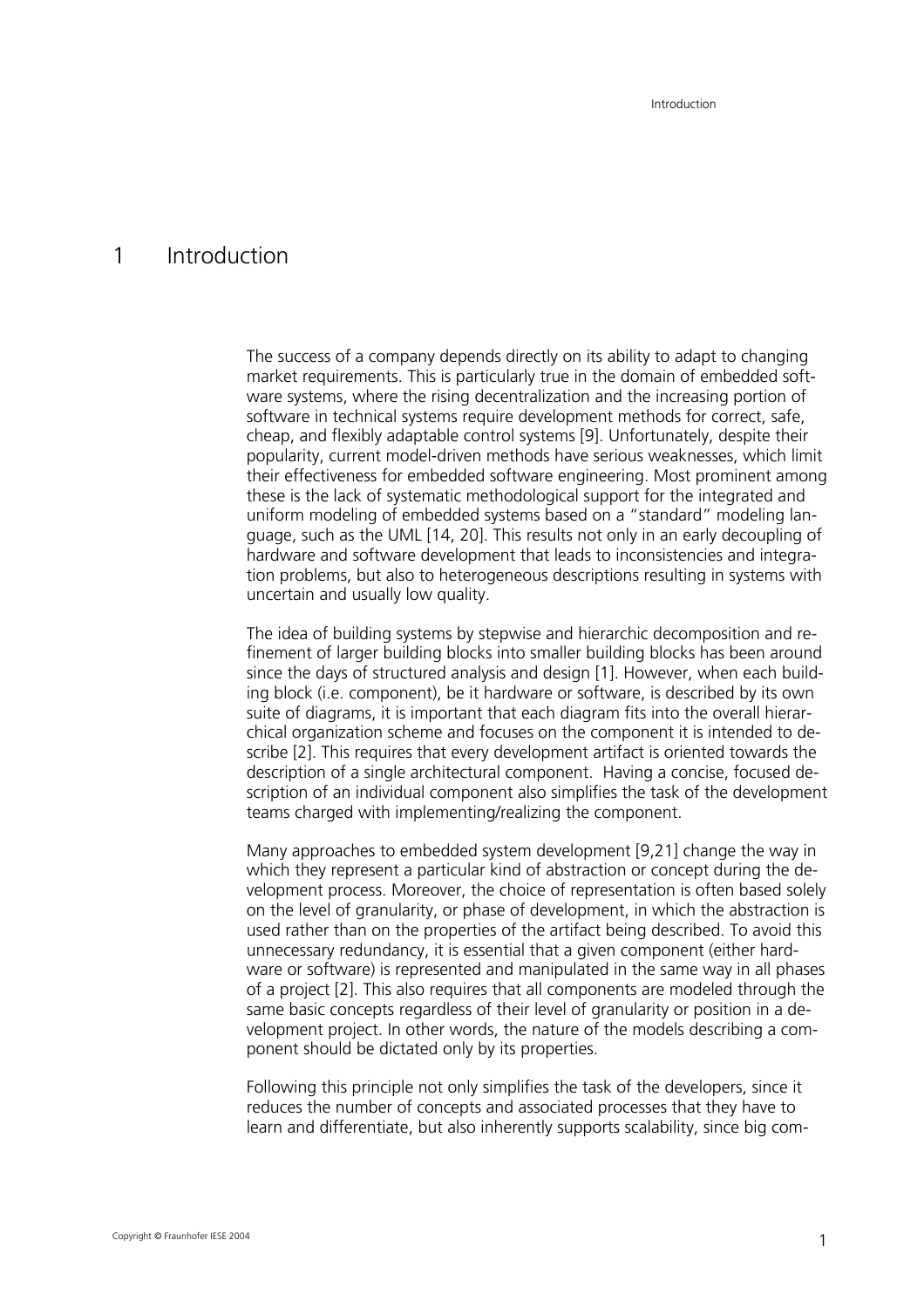ponents are treated in the same way as small ones. Furthermore, the principle enhances reusability, since a uniform representation approach simplifies the task of incorporating existing components in new applications.

The remainder of this paper is structured as follows: Section two briefly goes through current approaches for modeling embedded software systems, and outlines why they are only insufficiently addressing the problems of embedded system development. Section three presents a uniform way for modeling hardware and software components with UML, whereby section four describes how the modeling approach is integrated into a larger method, including tool support, for embedded system development. Section five illustrates the principles through a case study, an autonomous vehicle. Finally, section six summarizes and concludes this paper.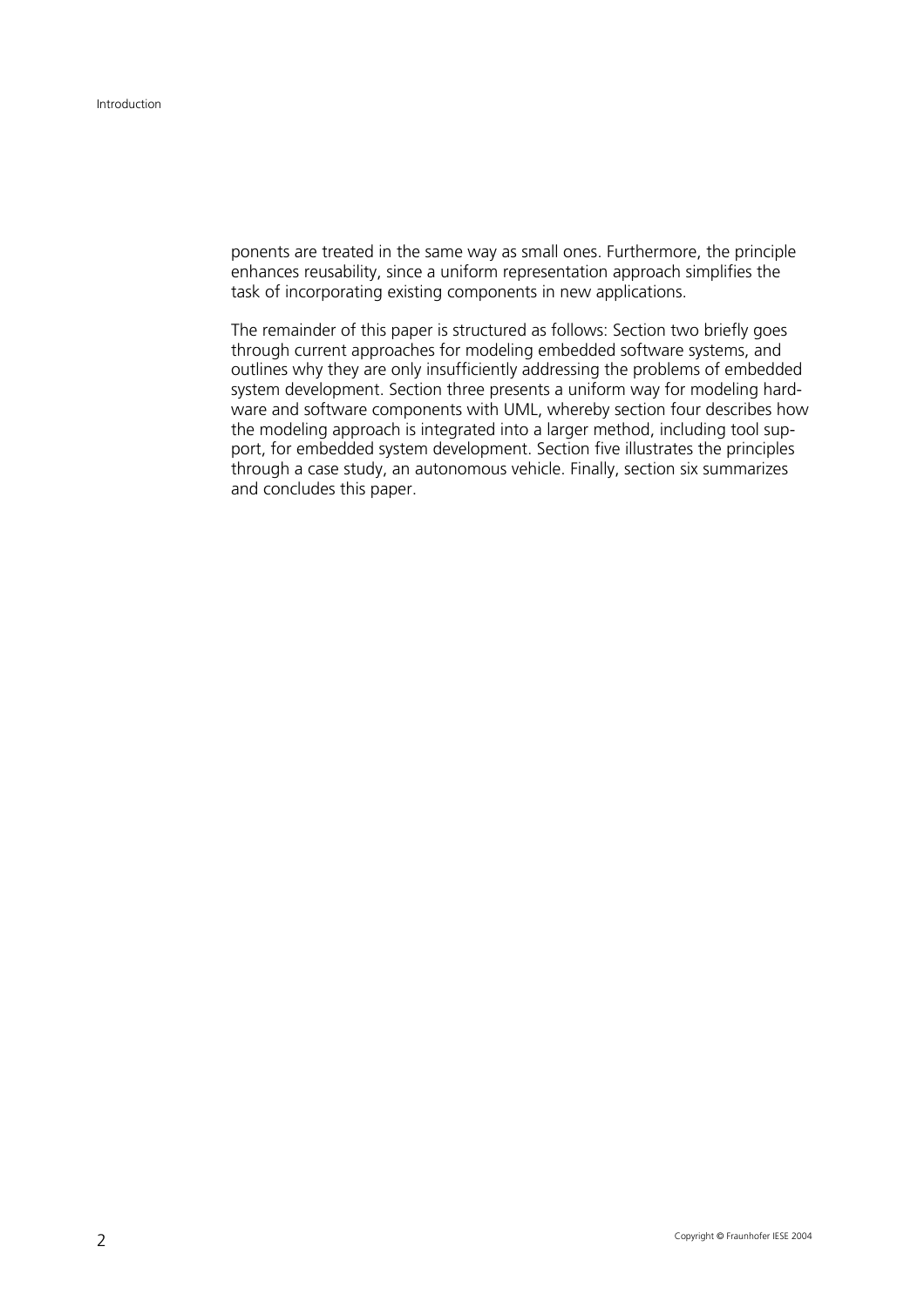## <span id="page-10-0"></span>2 UML-based Development of Embedded Software Systems

Developing embedded systems with the UML, on the one hand, requires notational elements to capture the specific properties of embedded systems, such as timing and precision, or even hardware connectors. Section 2.1 discusses how such elements can be integrated into the UML. On the other hand, the UML, like any other notation, is only a tool. Therefore, section 2.2 gives an overview on UML-based development methods which exactly define which, when, and how specific UML elements have to be used.

### **2.1 Notations**

Before the advent of object technology formal languages such as Z, Z++, and discrete or continuous functions were often applied for the description of technical systems [\[13\]](#page-27-4). Further examples for such techniques are functional decomposition as proposed by Mills [[15\]](#page-28-3), state-based notations, MATLAB, a tool used in the automotive industry, or the table notation SCR proposed by Parnas [[7\]](#page-27-5). However, most of these languages are purely function-oriented which makes the application of the object-oriented paradigm difficult if not impossible.

Since the introduction of the object paradigm, the Unified Modeling Language (UML) [[17\]](#page-28-4) has become a de-facto standard notation for modeling software systems graphically. However, the UML does not provide precise semantics, or explicit means for modeling the specific requirements of embedded systems. This deficiency led to a set of suggested improvements that are summarized in the following:

- 1. Extension or formalization of the UML by integrating other languages, such as SDL [[16\]](#page-28-5), that is coming from the telecommunications domain and has been extended with object-oriented features. The result is a UML variant (a so-called profile) that contains and provides support for SDL features. Further examples for UML extensions are the German research projects IOSIP [\[11\]](#page-27-6) and USE [[8\]](#page-27-7). The goal of IOSIP was the integration of UML modeling techniques, as well as extending the UML by application-specific description techniques, with the idea of developing a reference model that can be validated. A goal of USE was the integration of Message Sequence Charts and UML sequence diagrams, consistency checking between these two diagram types, and their transfer to object-oriented description techniques.
- 2. Application of standard UML with stereotypes for real-time constructs. Unfortunately, by now, the concepts of response time and performance could not be sufficiently embedded into a development methodology. Ap-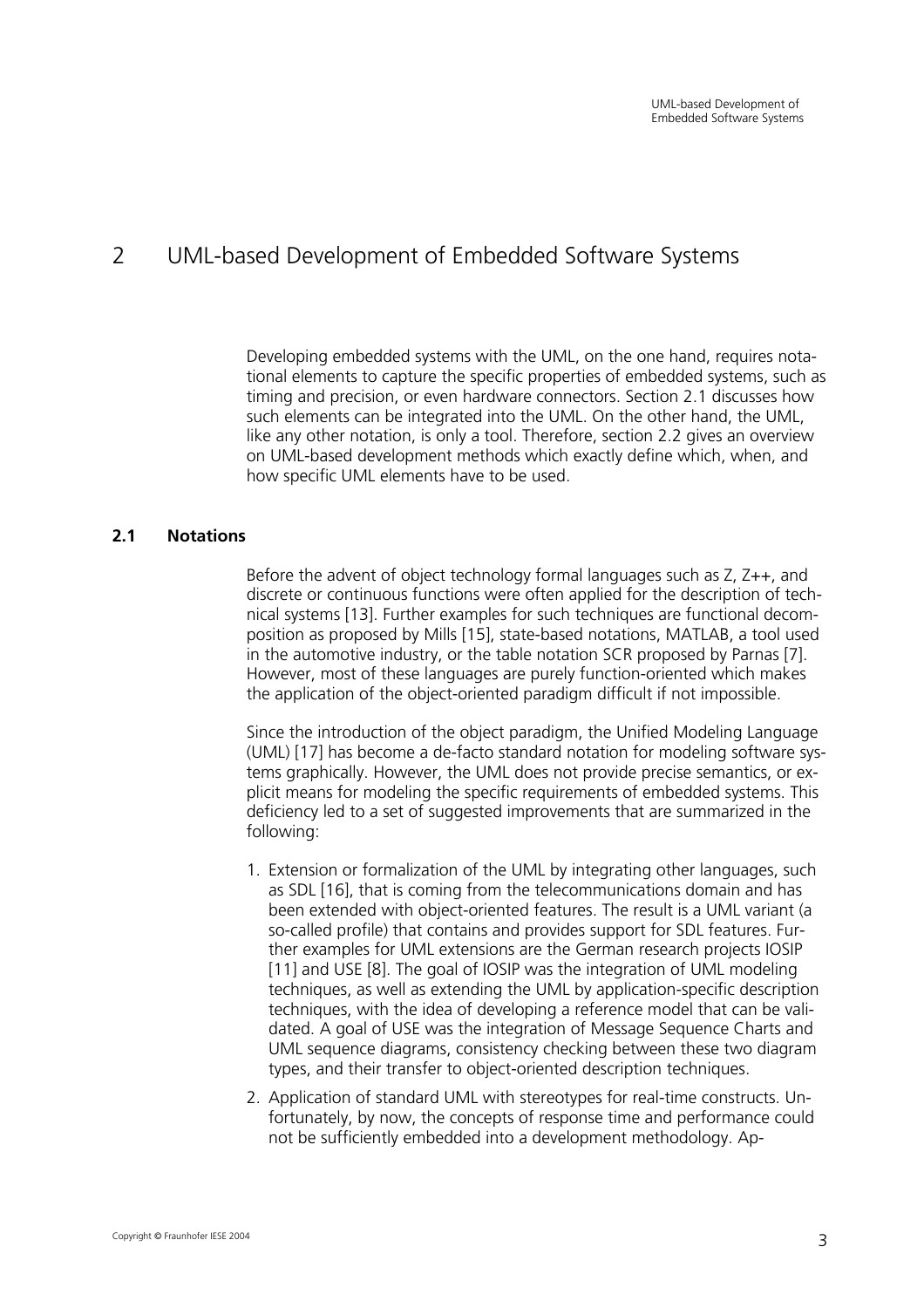<span id="page-11-0"></span>proaches, such as that proposed by Douglas [[9\]](#page-27-1), are limited to the specification of non-functional requirements in the form of associated attributes. However, the impact of such characteristics on system structures and algorithms, or on their verification is not really successfully tackled by these approaches.

- 3. Definition of a formal semantic. The German research project InTime [[3\]](#page-27-8) dealt with the adaptation of UML for real-time systems. In particular the missing semantics of the UML, as well as the missing guidelines for systematically applying UML are approached through the development of a real time variant of the UML. The project uses the ROOM method [[21\]](#page-28-2) and the very general concept of recursive refinement as a basis.
- 4. Translation of UML models. Telelogic's Tau-Tool allows, in the context of the SOMT method [[23\]](#page-28-6), the translation of UML models to SDL descriptions. These SDL descriptions can be refined and implemented in subsequent development phases with support from the tool.
- 5. Definition of special UML variants (profiles), which directly allow the modeling of special characteristics of embedded systems. Examples are the profiles suggested by Martin [[14\]](#page-28-0) or the OMG [[20\]](#page-28-1). However, without precise semantics, and without the support from a sound method it is difficult to apply such UML variants.
- 6. The latest version of the UML (i.e., UML 2.0 [[18\]](#page-28-7)) offers a number of enhanced features such as improved support for architecture, better support for component-based development, and more powerful sequence diagrams, and promises more relevance to the embedded systems community. However, the final version will be released by the end of 2004, which means that first experiences of using UML 2.0 for embedded system development still have to be made.

In summary, much research effort has been spent in order to integrate elements for the depiction of embedded systems into the UML. This has lead to the integration of modeling diagrams and elements for embedded systems into UML 2.0. However, it is now the task of development methods to systematically apply these modeling elements. The next section discusses how modern methods for UML-based development can be used for developing embedded systems.

### **2.2 Methods**

Many observers forecasted that object and component technology will be the major driving factors for re-use in system development [[22\]](#page-28-8). Classes and objects supported by mechanisms such as inheritance or polymorphism guarantee the widespread, institutionalized re-use and produce a market of multiple reusable components.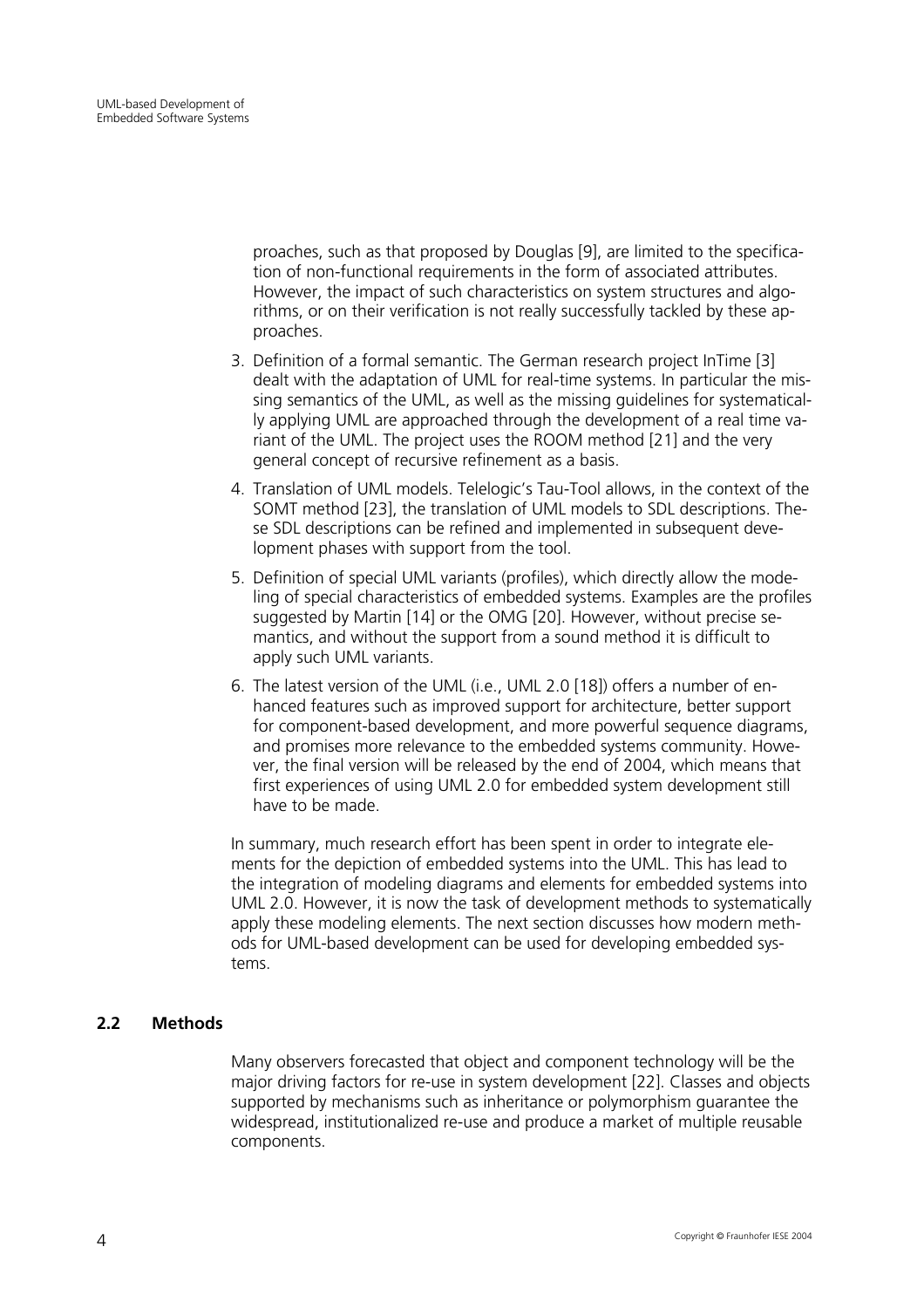Contemporary software development methods have their roots in the first generation object-oriented methods such as OMT [[19\],](#page-28-9) Fusion [[6\]](#page-27-9), or ROOM [[21\]](#page-28-2). The Object Modeling Technique can be seen as the basis for all subsequently published methods, techniques and tools that are built upon the same fundamental concepts. However, most of these methods are either based on the waterfall model or provide incomplete support, since fundamental and typical concepts (e.g., inheritance and polymorphism in the case of HOOD) are missing. Even methods specifically designed for the development of real-time systems (e.g., ROOM) have their limitations. Newer approaches, such as ACCORD/UML [[24\]](#page-28-10), are based on abstractions of typical system by using a UML profile to model all aspects of embedded software quantitatively and qualitatively. However, neither explicit re-use strategies nor the influence of nonfunctional characteristics are considered.

In summary the expectations concerning re-use, in particular within the range of technical control systems, have not yet been fulfilled. One of the key problems is that object-oriented languages are compiler-bound. Thus objects are merged at compile-time into larger systems and are only of limited benefit for widespread and platform independent re-use. The component paradigm decreases this problem, by declaring individual objects to executable units. Thus the object-oriented paradigm is extended through releasing objects from the chains of the surrounding program. The development of component-based systems corresponds more to an assembly and deployment of individual parts instead of merely constructing larger units out of individual parts as in traditional programming.

Catalysis [[10\]](#page-27-10) was amongst the first methods to use or integrate the UML, contemporary component technologies, and modern re-use techniques. However, Catalysis defines a large number of principles, techniques, and artifacts without systematically defining their relations, and their application and use throughout the entire development process. Developers therefore have to rely on their experiences in configuring and applying Catalysis. In addition, the development of technical systems with their specific non-functional characteristics is not addressed sufficiently.

The Unified Process [[12\]](#page-27-11) represents an attempt to integrate methods such as OMT, Booch, and Objectory. However the Unified Process, defined as a standard, is only vaguely applying rules and guidelines that help developers or application programmers to achieve their daily tasks. For example, they require the development and application of models without stating how to perform the modeling, how to incorporate non-functional requirements, or how to assure the overall quality of the resulting system.

The KobrA method [[1\]](#page-27-2) propagates the use of components throughout all phases of the software life cycle. This goal is achieved by integrating the three most important software-engineering paradigms today: Components, Product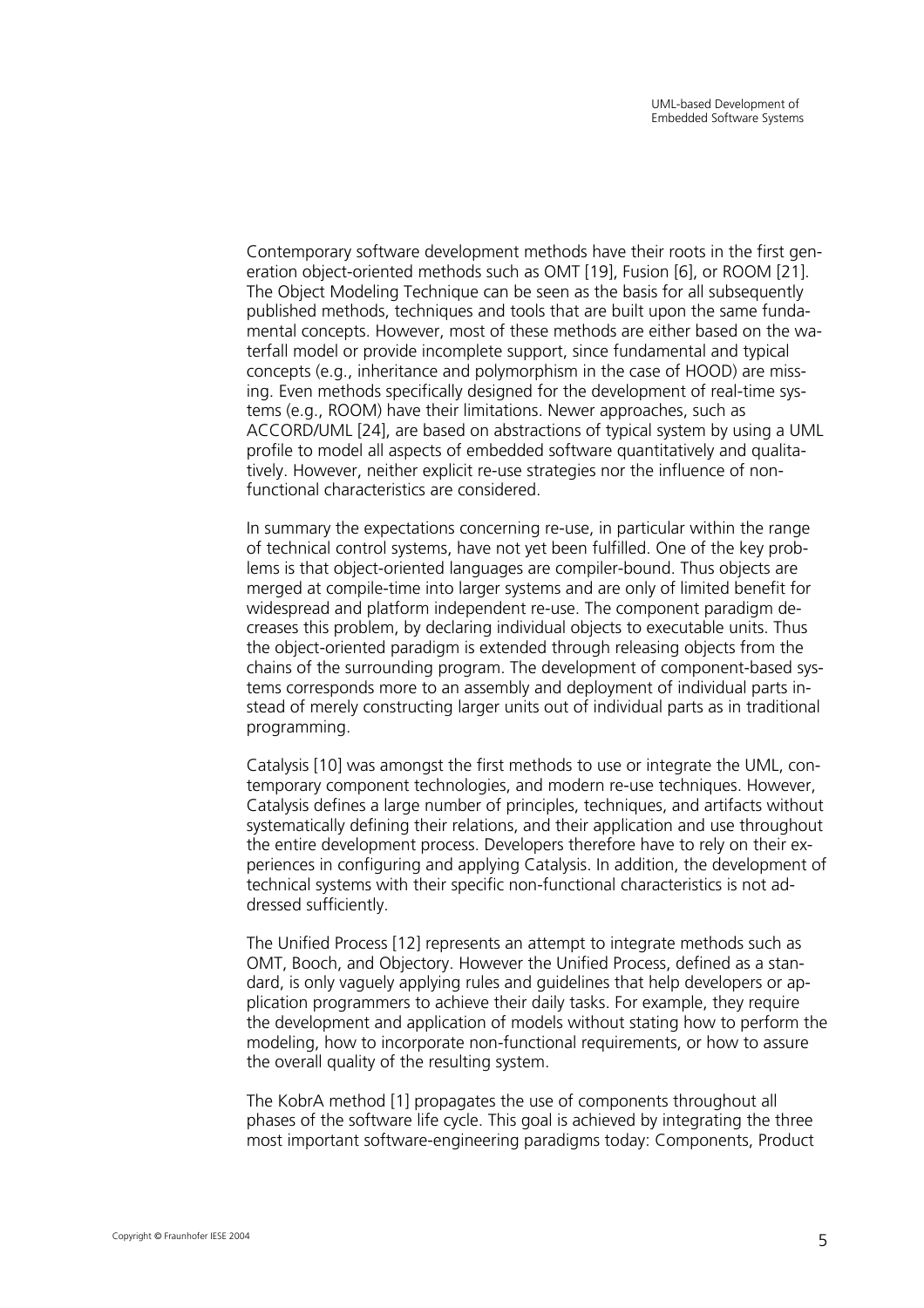Lines, and Model Driven Architectures (MDA). In addition, the KobrA method comes equipped with powerful means to achieve continuous, model-driven quality assurance.

In summary, existing component-based development methods provide little guidance on how to achieve their promises under stringent constraints of embedded developments. In particular, quality requirements are often completely ignored during the development, and they are later burdened upon the testing phase, or it is simply taken for granted that the component-based methods, by definition, lead to high quality software units right from the beginning of a project. Such practices and assumptions are utterly detrimental. Quality must be built into the components on purpose, and this principle must be followed right from the very start of the project. In doing so, existing techniques, methods, and tools need to be tailored and used for achieving this overall goal. However, quality-enhancing technologies are often limited to conventionally structured development methods.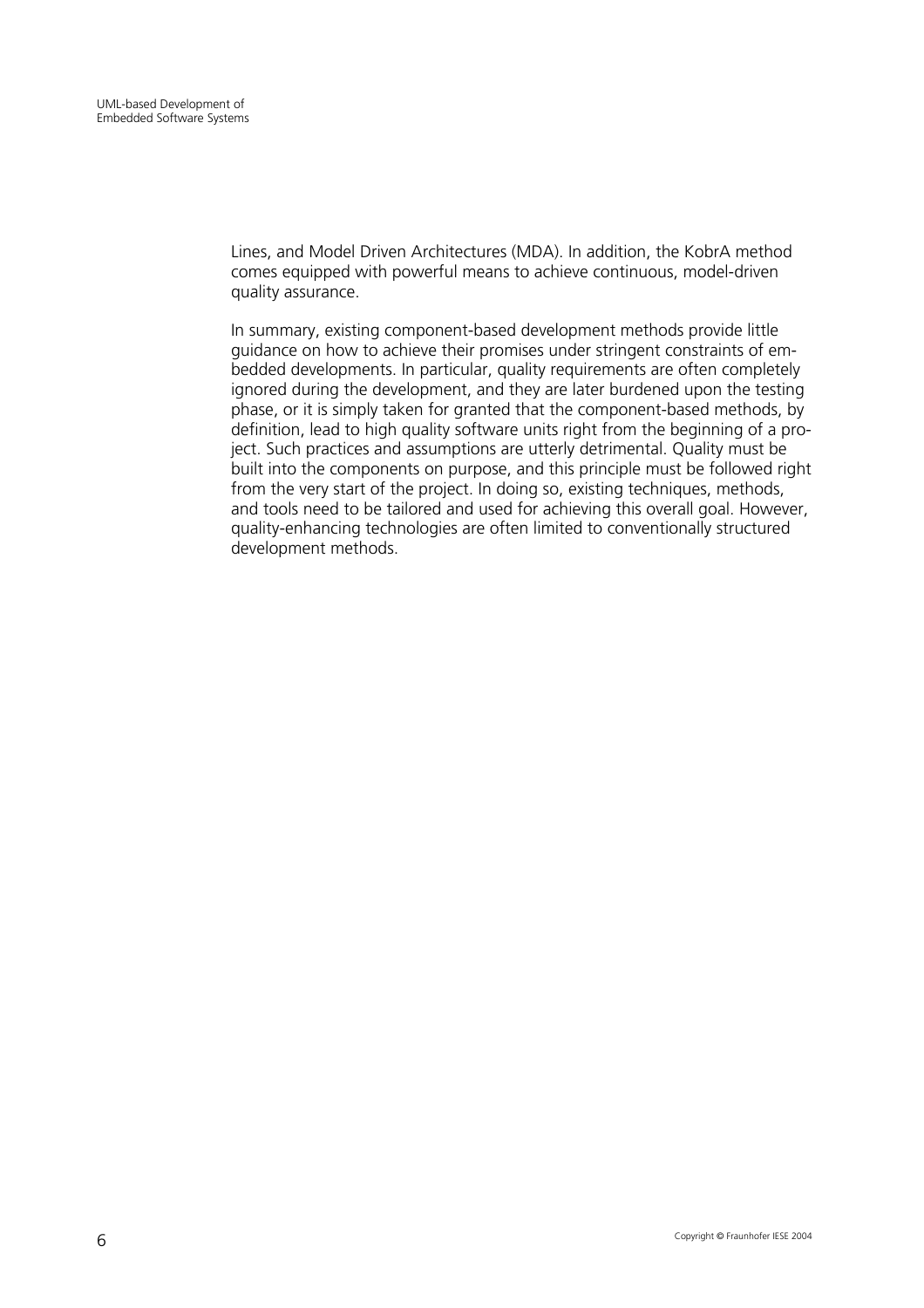## <span id="page-14-0"></span>3 Modeling Hardware/Software Components with the UML

### **3.1 Modeling Principles**

Most existing component-based methods only regard an entity as a component if it is implemented through a specific construct (e.g. a Java Bean), or modeled by using a particular abstraction (e.g. a component icon). In other words, being a component is regarded as an absolute property. In fact, being a component is a relative term rather than an absolute one. The term "component" indicates that one artifact (the component) may be a part of another artifact (another component), and certainly not that it is described in some particular abstraction. Composability may therefore be regarded as a key feature, and composition as a key activity in component-based development. Methods such as KobrA or MARMOT [[4\]](#page-27-12) recognize this fact in that they advocate composition as the single most important engineering activity. A system can thus been viewed as a tree-shaped hierarchy of components, in which the parent/child relationship represents composition (i.e. a super-ordinate component is composed out of its contained sub-ordinate components).

Another, long established principle of software engineering is the separation of the description of what a software unit does (e.g., "specification", "interface" and "signature") from the description of how it does it (e.g., "realization", "design", "architecture", "body", and "implementation"). This facilitates a "divide and conquer" approach to modeling in which a software unit can be developed independently. It also allows new versions of a unit to be interchanged with old versions provided that they do the same thing.

This principle is as important when modeling architectural components as it is when implementing them [[5\]](#page-27-13). A component modeled according to this principle is essentially described at two levels of detail - one representing a component's interface (what it does) and the other representing its body (i.e., how it fulfills the specified interface). Following this principle each component of a system can be described by a suite of UML diagrams as if it was an independent system in its own right. This is shown in [Figure 1.](#page-15-1) This separation allows developers who want to use an existing component or to replace one component with another to concentrate on the interface, neglecting the details of the body.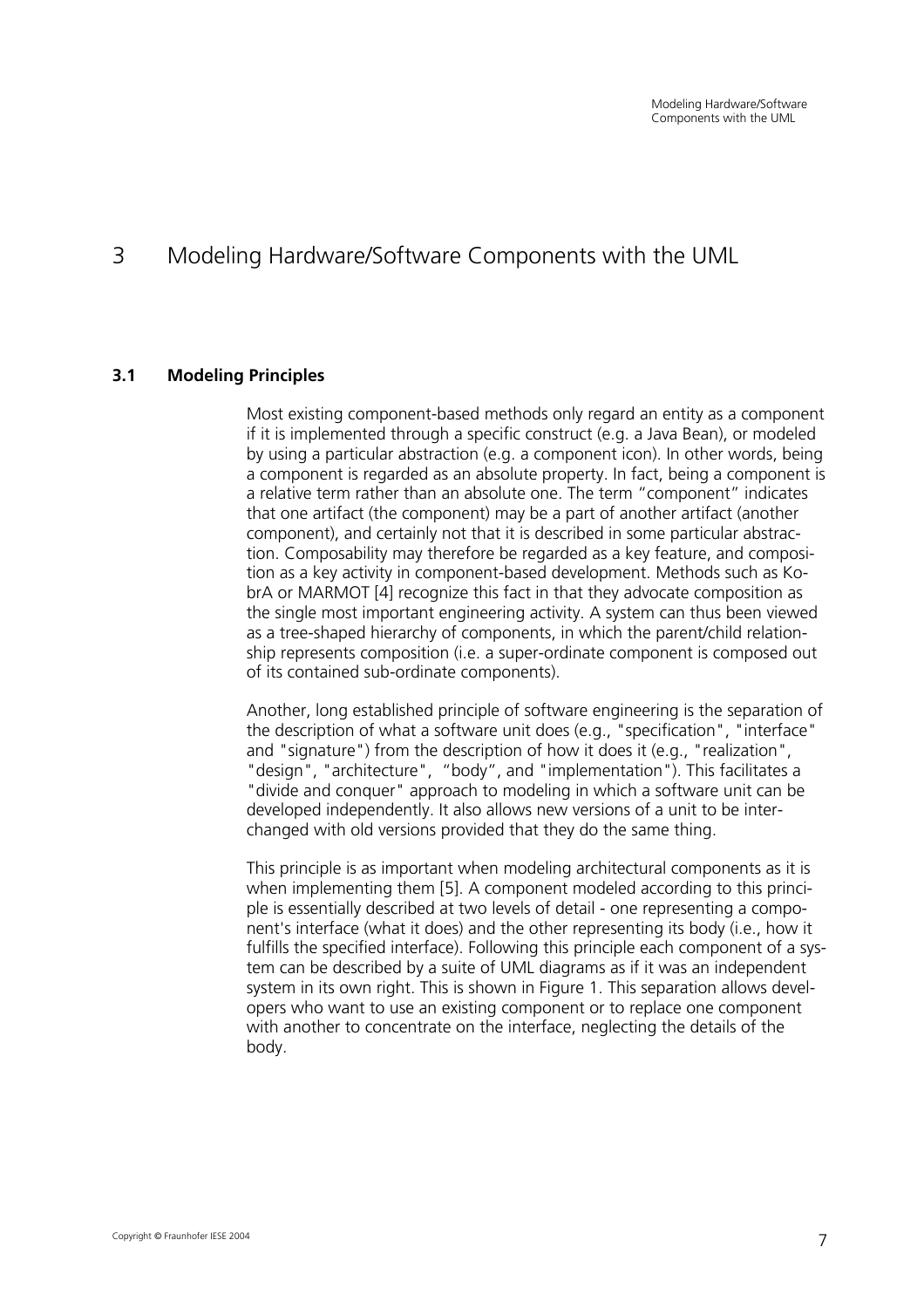<span id="page-15-1"></span><span id="page-15-0"></span>

Figure 1 Component Model

### **3.2 Embedded Components**

The idea of modeling the components of a system using a standard suite of models is general applicable in that it can also be applied to non-software components. In detail this means, that software and hardware components are treated in the same logical way. Thus, components can be either hardware or software. In general, this simply means that the concept of a component (see [Figure 1\)](#page-15-1) is extended by defining additional stereotypes: <<Electronics>>, <<Mechanics>>, <<Mechatronics>> in order to indicate the respective feasible device types, and in order to provide the correct set of component specification artifacts accordingly (see [Figure 2\)](#page-16-0).

On the specification level a simplified view on all types of components, except the distinction between software and various hardware components can be used. (i.e., all components use the same suite of UML diagrams as depicted in [Figure 1\).](#page-15-1) However, at the realization level this view has to be specialized.

Here we have to distinguish between new in-house developments and component reuse (i.e., a decision has to be made if there is a product on the market that fulfills the component specification). In its simplest form, (re-)using an existing component in the realization of another component is just a matter of instantiating it, and using its services in a way that conforms to their client-ship rules, defined through the specification.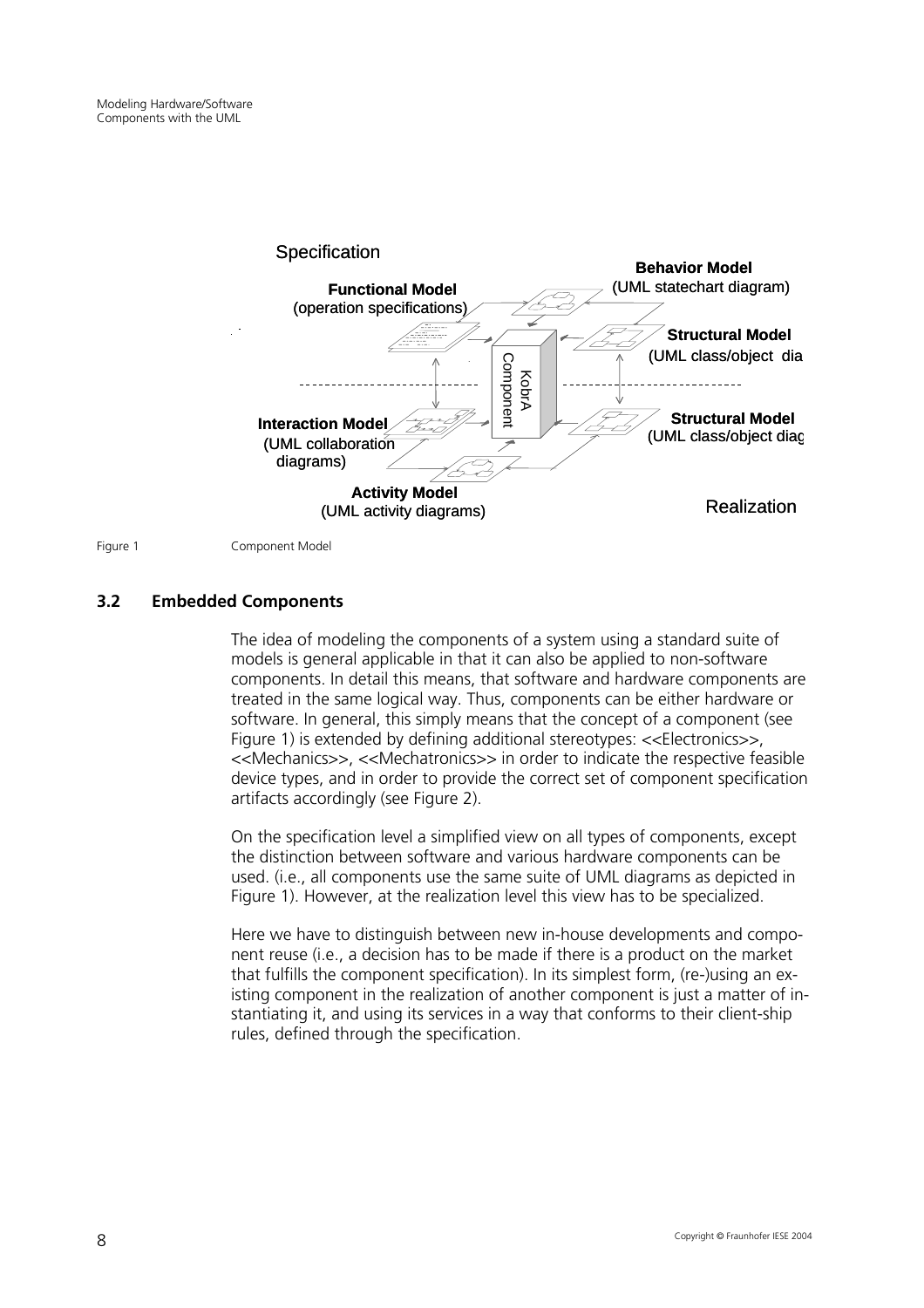<span id="page-16-0"></span>

Figure 2 Embedded Components

Sometimes it is not possible to realize a hardware-component through reuse of an existing COTS-component. Instead a specialized piece of hardware has to be developed in order to fulfill the desired specification. The previously described principle offers means to combine hard- and software development in a unique way. In detail, this means that specific realization artifacts can be used to describe the realization of different hardware components.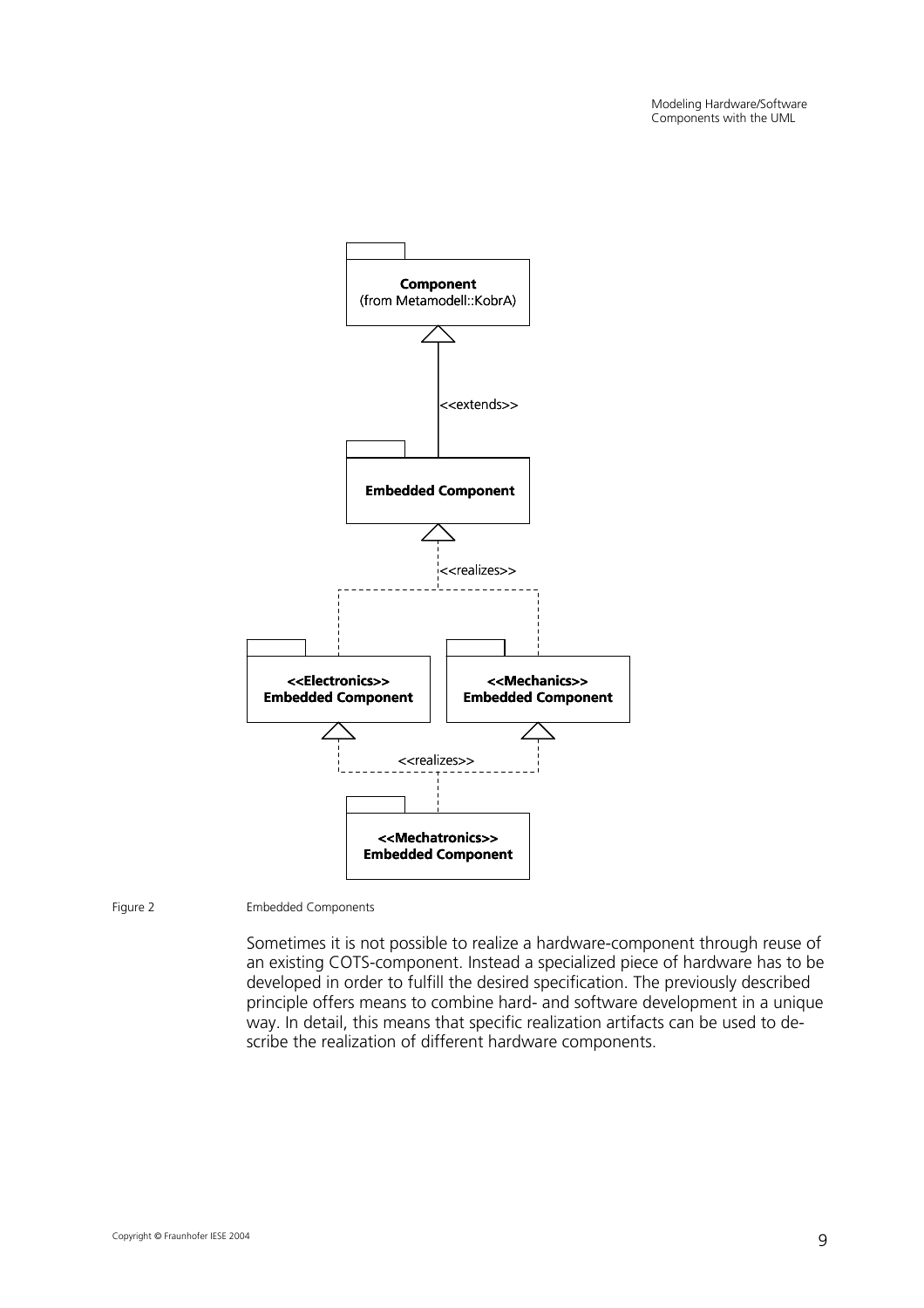<span id="page-17-0"></span>

Figure 3 Realization of a <<Electronics>> component

A good example for this is the realization of an <<Electronics>> Component. Basically this is a component which realizes its interface in form of some kind of electronic circuit and hardware parts. Thus, the realization of such a component can be described using standard electrical engineering descriptions (see [Figure](#page-17-0)  [3\)](#page-17-0). In detail, an <<Electronics>> component uses four realization artifacts, in order to use standard procedures from electrical engineering for manufacturing:

1. The *Circuit Diagram*, which describes the logical paths between the building blocks of the system through which an electrical current or signal can be carried. In practice, these paths can be implemented using wires or printed connections on a specifically designed board (see [Figure 4\)](#page-17-1).

<span id="page-17-1"></span>

Figure 4 Circuit Diagram

2. The *Part List*, which describes the needed building parts in a textual form by giving the quantity, manufacturer and a unique identifier for of each part (e.g., 1 x; Capacitator; HARDparts Inc.).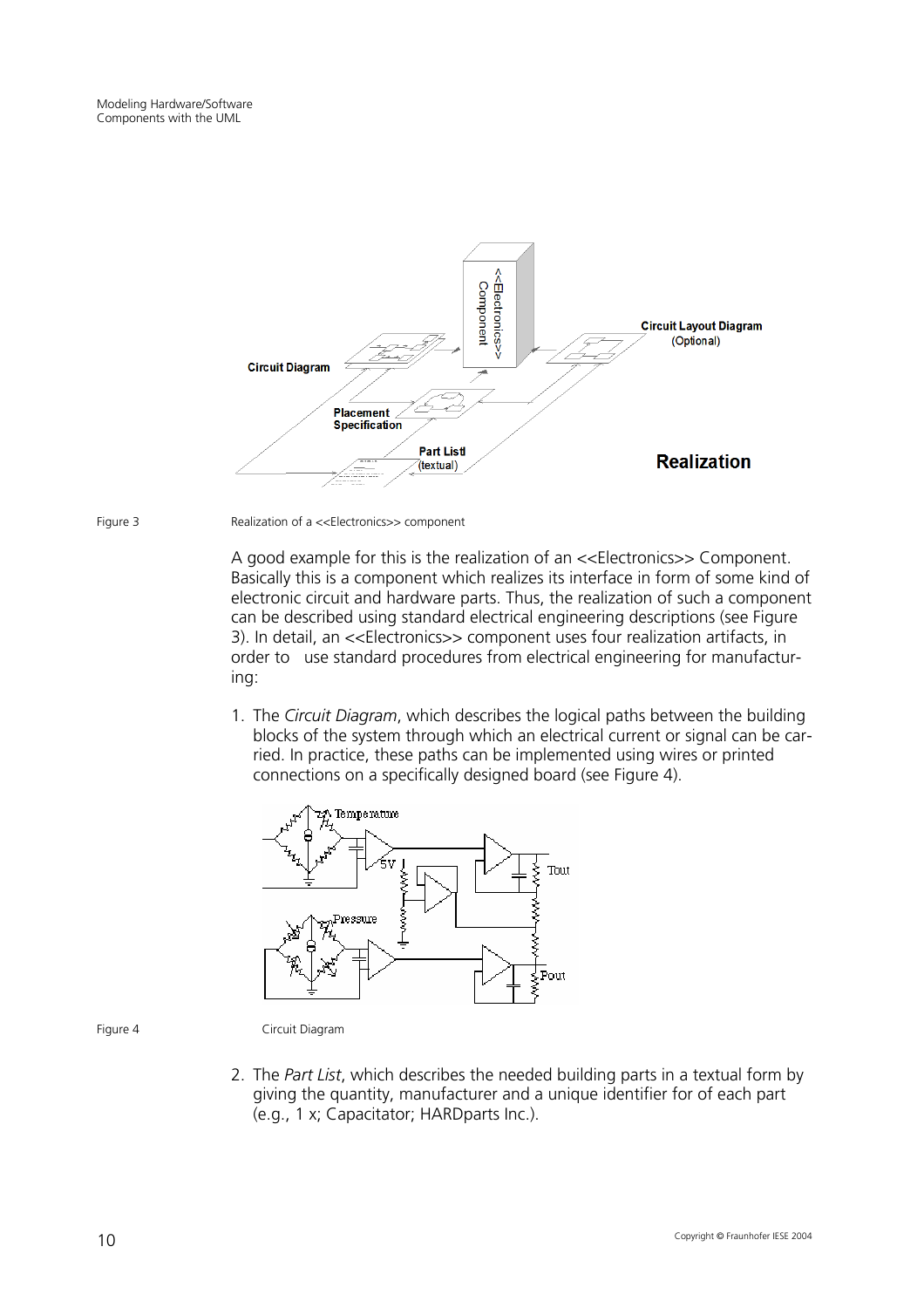3. The *Circuit Board Layout* (see [Figure 5\)](#page-18-0), an optional artifact based on the decision if the building parts are connected by wire or by a printed board layout needed for mass production. It is needed during production and the layout can then be created automatically from the circuit diagram by using tools such EAGLE™ offered from CADSOFT.

<span id="page-18-0"></span>



<span id="page-18-1"></span>Figure 5 Circuit Layout Diagram

4. The *Placement Specification* (see [Figure 6\)](#page-18-1) describes which part (of the *Part List*) has to be placed on a specific location (of the *Circuit Layout Diagram*) or how this part is connected to other parts (of the *Circuit Diagram*).



Figure 6 Placement Specification

The realization of a <<Mechanics>> component, a device represented by an assembly of mechanical parts (e.g., transmissions, gears, etc.) follows the same principle (see [Figure 7\)](#page-19-1). In contrast to <<Electronics>> and <<Mechanics>> components <<Mechatronics>> components represent an assembly of mechanic and electronic parts. It aggregates the characteristics of <<Electronics>> and <<Mechanics>> components. A typical example for a mechatronic device is a limited-slip-coupling which uses mechanics to realize the coupling and elec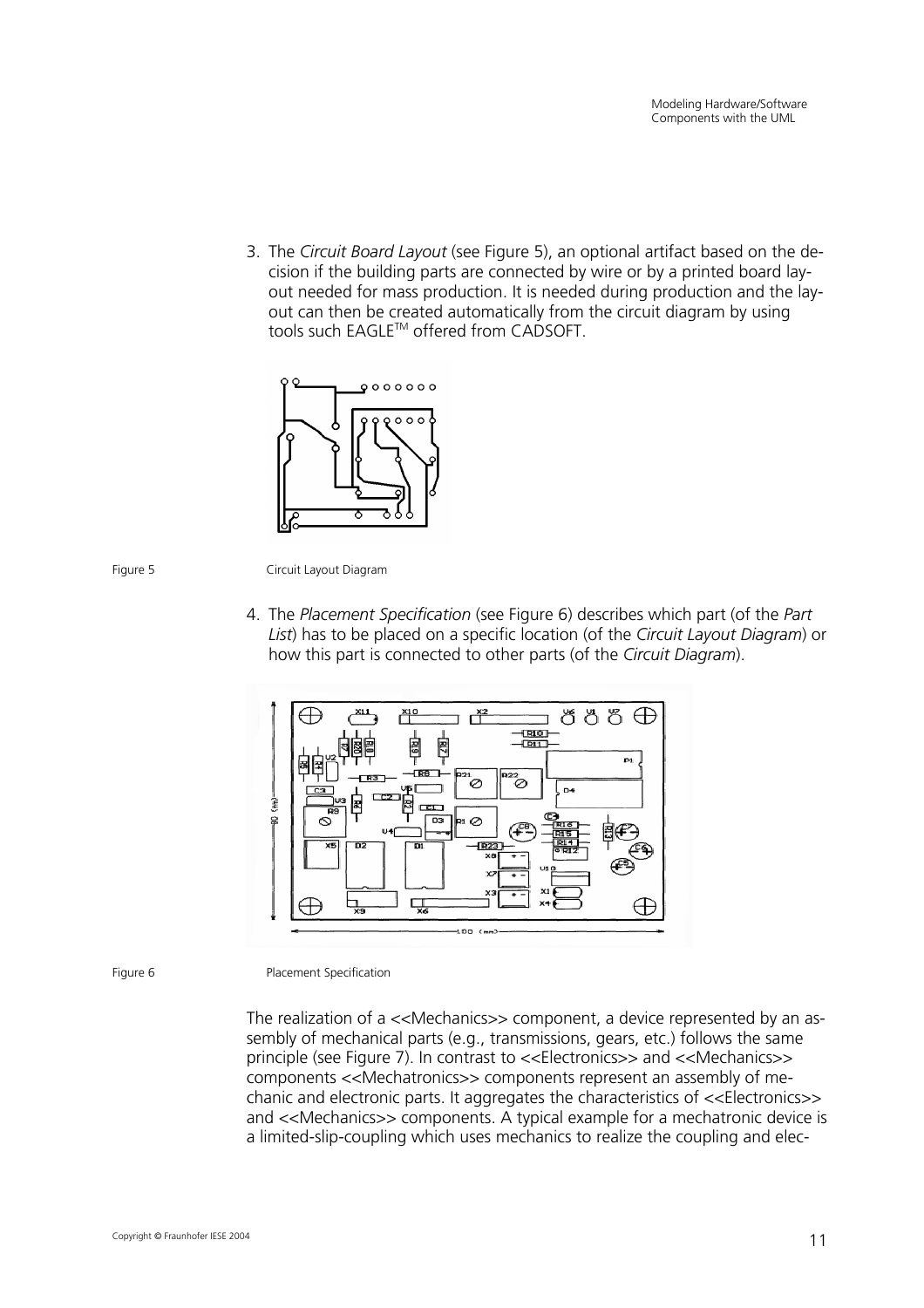<span id="page-19-0"></span>tronics to control the behavior. Thus, the realization of a <<Mechatronics>> component has to reflect this dual nature by using the realization artifacts of both <<Electronics>> and <<Mechanics>> components. Optionally, artifacts describing the interaction between mechanic and electronic parts may be added.

<span id="page-19-1"></span>



Figure 7 Realization of a <<Mechanics>> Component

### **3.3 Methodological Support**

By now it is defined how software and hardware components of an embedded system can be modeled using the UML. However, as mentioned before, the UML like any other notation is just a tool, which needs methodological support for the systematic development of such a system. This is the task of the MARMOT approach. MARMOT (**M**ethod for Component-B**a**sed **R**eal-Ti**m**e **O**bject-oriented Development and **T**esting) [[4\]](#page-27-12), is specifically geared towards embedded and real-time system development in an object and componentoriented context. It subsumes the powerful principles of the KobrA method, but provides additional features, that are particularly important in embedded, realtime application construction. MARMOT is based upon the following fundamental principles that are fully in line with the KobrA method's meta-model:

- MARMOT is completely based upon the KobrA method, and fully subsumes all of the method's principles and artifacts: The MARMOT component metamodel simply extends the KobrA method component meta-model.
- Software and hardware components are treated in the same logical way. Hardware components are defined through KobrA specifications. Only the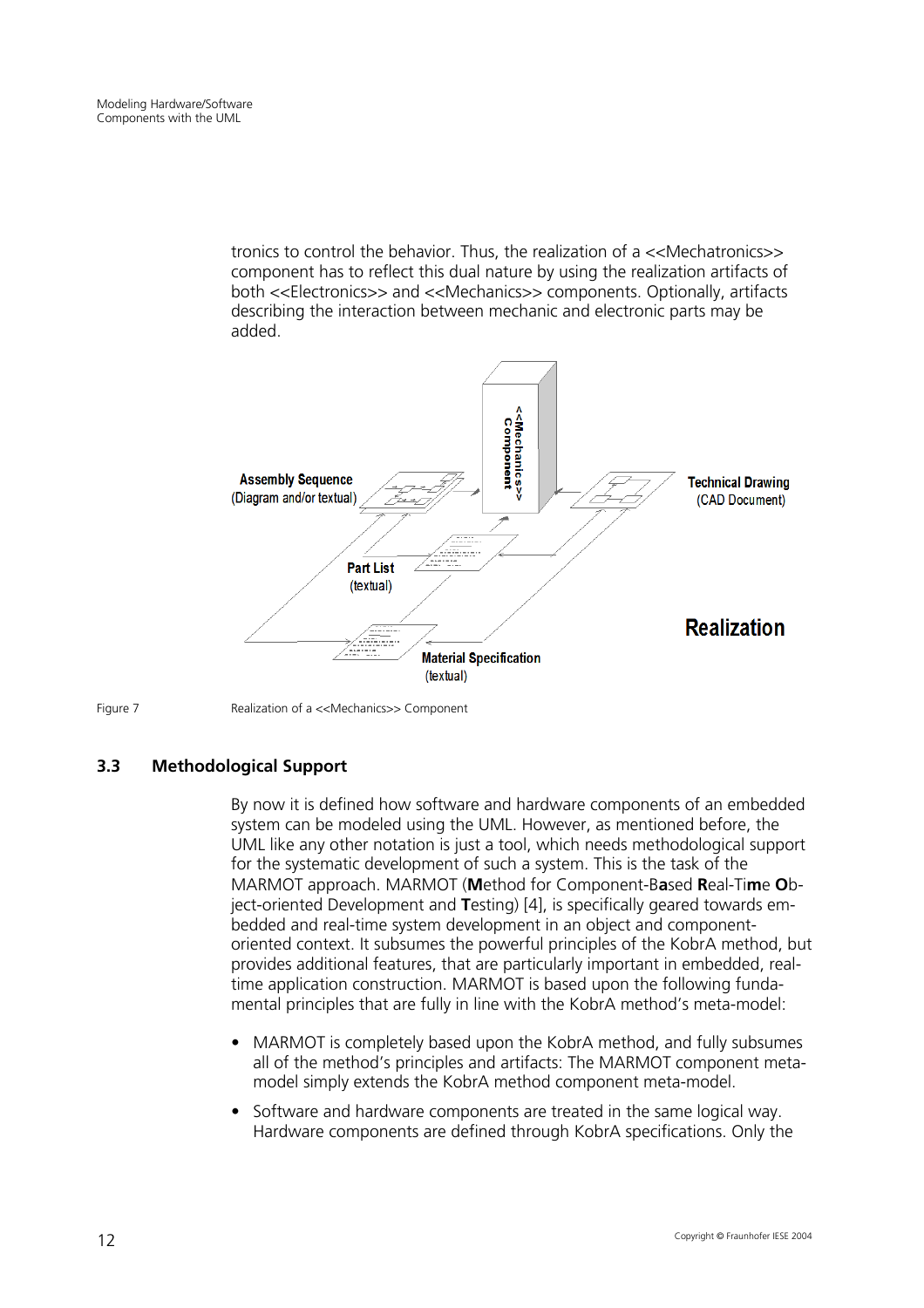<span id="page-20-0"></span>realizations define how the KobrA specification is implemented in terms of a HW/SW co-design.

- MARMOT is inherently aspect-oriented, it means that it supports a complete embedded system to be entirely considered from a particular perspective or point of view. Such perspectives comprise HW/SW views, performance/efficiency views, response time views, safety views, etc.
- Real-time or response-time specifications are typically derived from high-level user requirements, where a user may be a human role, the natural environment, or another associated system. MARMOT provides an iterative approach to system development and testing with real-time requirements, based on dynamic timing analysis, for non-critical real-time systems, and a combination of static and dynamic timing analysis approaches for critical systems.
- Safety requirements are considered right from the most initial development phases. Whereas traditional hazard analysis techniques are only applied at lower level abstractions (i.e. at component level) and are typically performed in a bottom up fashion. MARMOT provides a top down approach to safety requirements through its in-built tracing facilities from user-level abstraction down to concrete designs. With that respect, MARMOT brings forward the user and the environment as primary subject of safety engineering rather than the system itself as in most traditional approaches.

### **3.4 Developing Systems with Embedded Components**

A MARMOT project is always based upon the following fundamental activities: (1) iteratively decompose the system into finer-grained parts that are individually controllable, this is termed "decomposition", and (2) reduce the level of abstraction to create representations of the system that come closer and closer to executable formats, this is termed "embodiment". Doing this, MARMOT is inherently component-oriented. In other words, every system is organized as a tree-shaped hierarchy of logical building blocks that have class-like and package-like properties. The class-like properties allow a component to have attributes, operations and behavioral features, whereas the package-like properties allow a component to represent a name space and act as container for a wide range of documents, concepts and other components.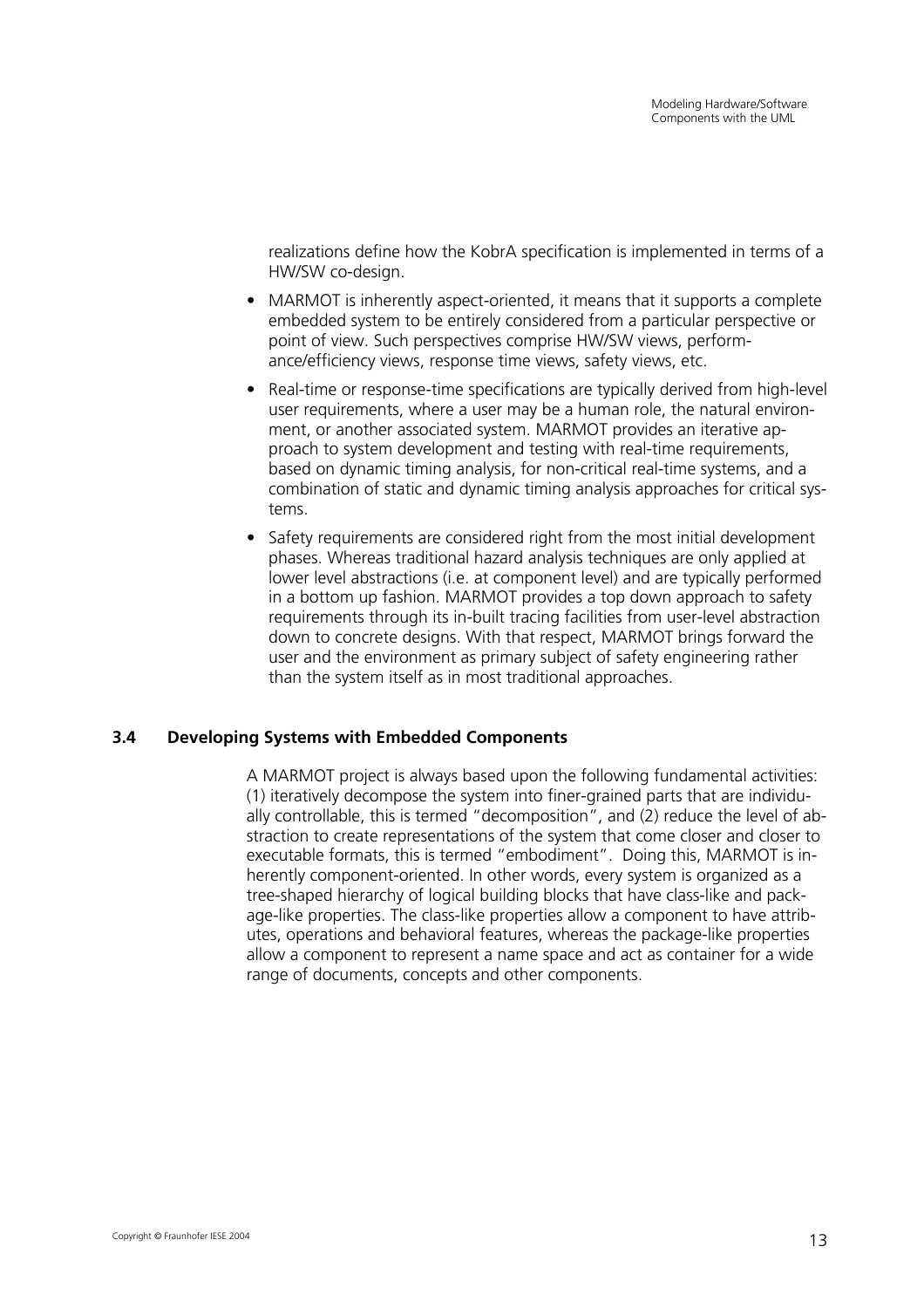<span id="page-21-1"></span><span id="page-21-0"></span>

Figure 8 Development Process Overview

As demonstrated by the Cleanroom approach [[15\]](#page-28-3), a recursive development process is inherently iterative. [Figure 8](#page-21-1) shows how the primary component engineering activities of specification and realization, when visualized in connection with the hierarchic product that they generate, can be regarded as leading to a spiral-based process.

The final goal of the component reuse activities (see [Figure 8\)](#page-21-1) is to fully integrate a component that has been developed earlier outside the context of the tree (i.e., an external component). To achieve this, the specification desired of the reusing component and the provided specification offered by the preexisting external component have to be brought into agreement. When such a situation exists, the reused component realizes, and usually also implements the specification that is required by the reusing component, and the reused component is then fully integrated.

### **3.5 Tool Support**

Tool support is critical for the approach presented in this paper. Two main categories of tool support are required: CASE tool support for UML diagram development, and configuration management support for keeping track of the many artifacts developed during a project.

Today no CASE tool provides explicit measures for all the previously discussed issues. Thus, help in diagram development can only be attained by adapting and using existing tools. Therefore a plug-in for Rational Rose (see [Figure 9\)](#page-22-0) has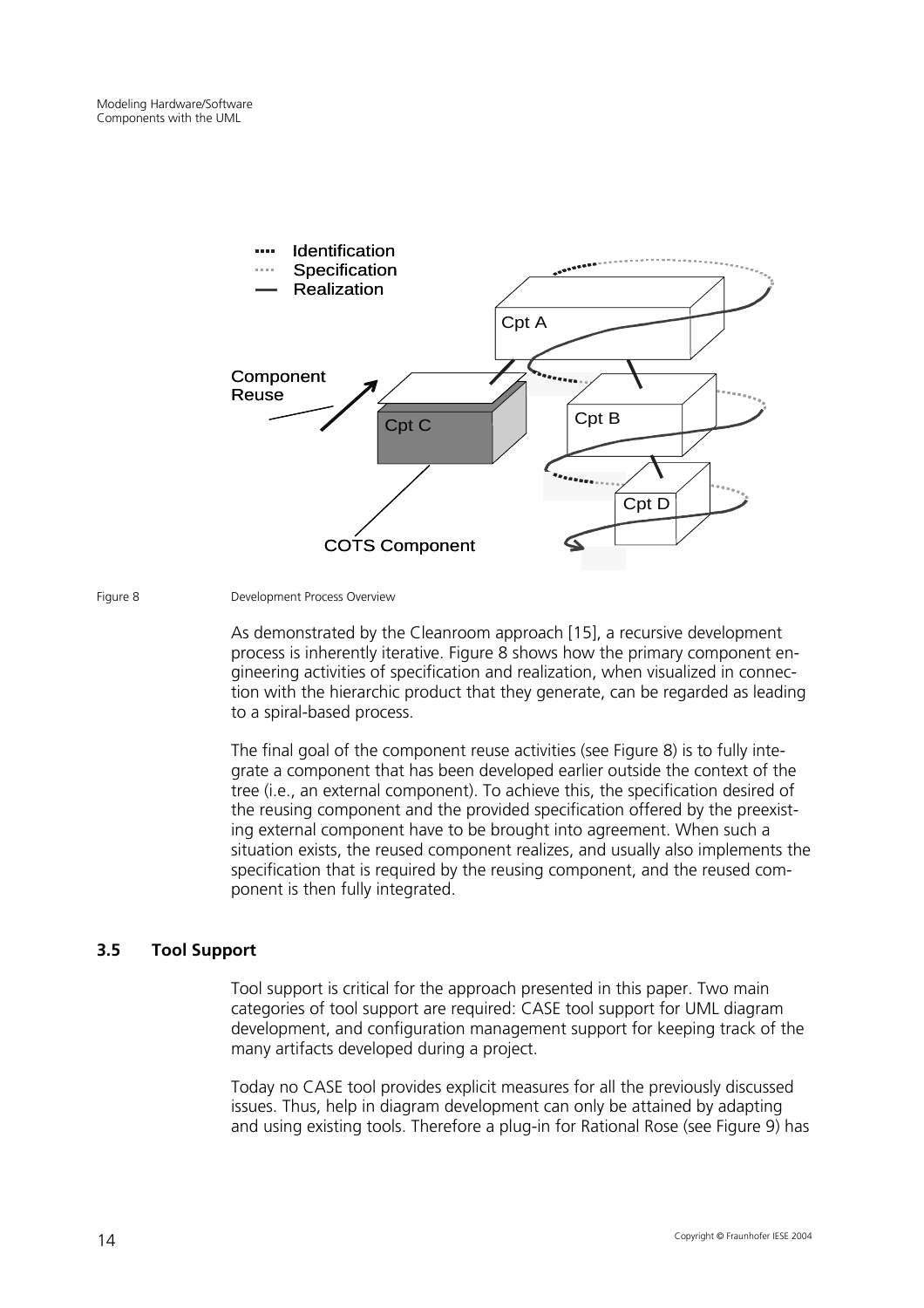been developed within the institute. It provides an infrastructure for organizing the required diagrams, provides specific modeling elements needed for embedded systems, and, in the future, will provide automatic checking of consistency and correctness rules.

<span id="page-22-0"></span>

Figure 9 Tool Support

The other category of tool support required in industrial applications, is support for configuration management. This is best based on a repository that is capable of providing full life-cycle support for the various artifacts defined by the method. As part of the KobrA project a prototype component manager and configuration management based on the Enabler Repository was implemented.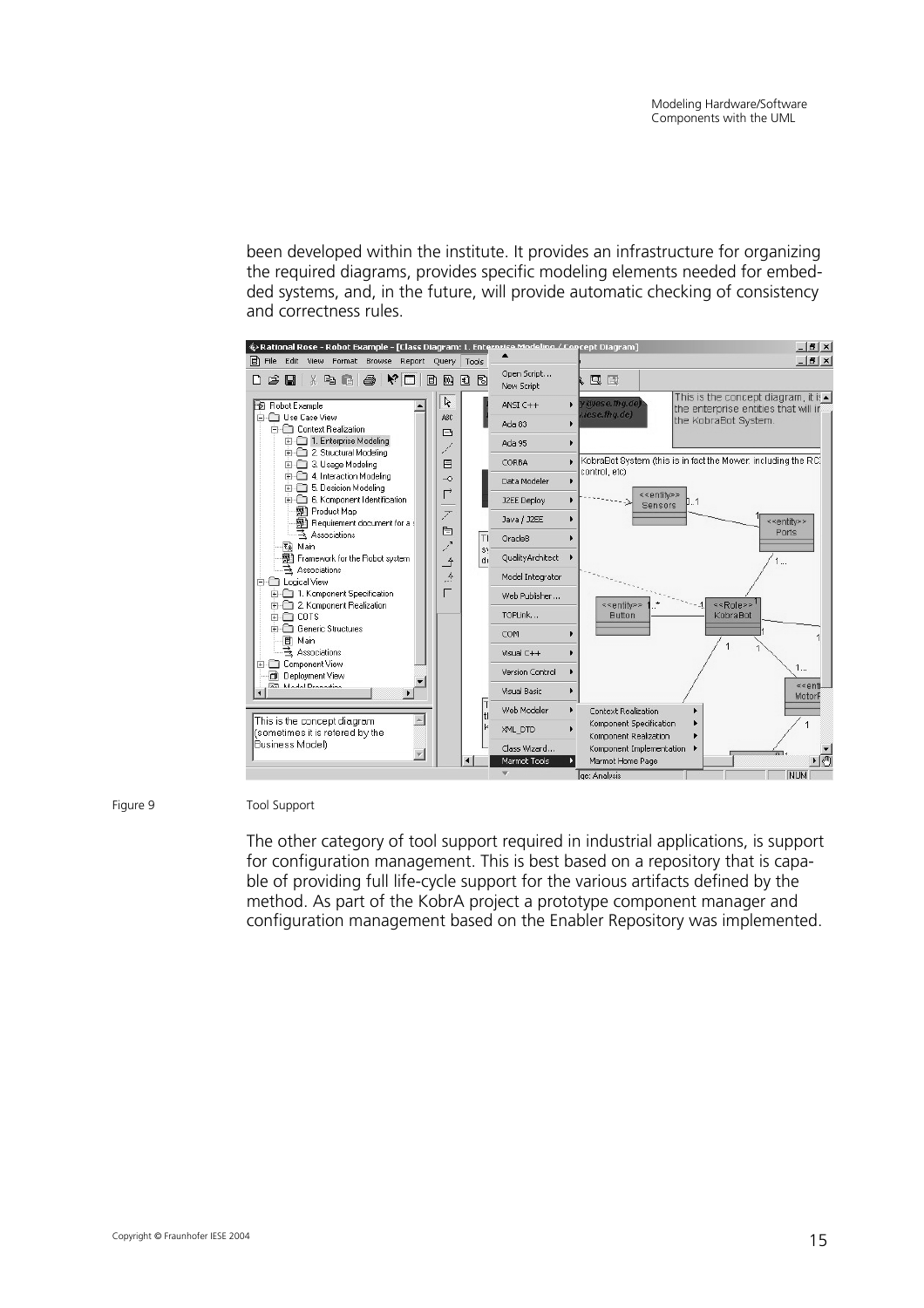## <span id="page-23-0"></span>4 Case Study

We have developed a case study in order to evaluate and demonstrate the applicability of our approach to embedded system development. This is a small robot or autonomous vehicle (see [Figure 10\)](#page-23-1), which has been exhibited at the CeBIT 2003 and CeBIT 2004 fairs in Germany. The robot is based on the LEGO™ MINDSTORMS™ system for robotics that incorporates a small microcontroller. The robot has been modeled through applying MARMOT principles and implemented with Java. The main challenges of the project were the limited number of interfaces (i.e., sensors and actuators have three channels each) and the small memory size (12K for code).

<span id="page-23-1"></span>

Figure 10 Example Robot

The robot represents a simple form of utility machine with several possible variations (e.g., by changing its arm it can act as a lawn mower or a road sweeper) that are represented by different components that can be easily plugged to the robot core or framework. Based on a number of requirements the robot was modeled using MARMOT and its concepts, as presented by this paper, of how a component should be described. A good example of such a component is the robot's driving system that is responsible for all movements of the robot. [Figure 11](#page-24-0) shows an excerpt of the components' specifications, whereby [Figure 12](#page-25-0) shows one of its realization models. These artifacts have been described for every component within the system prior to their implementation in Java.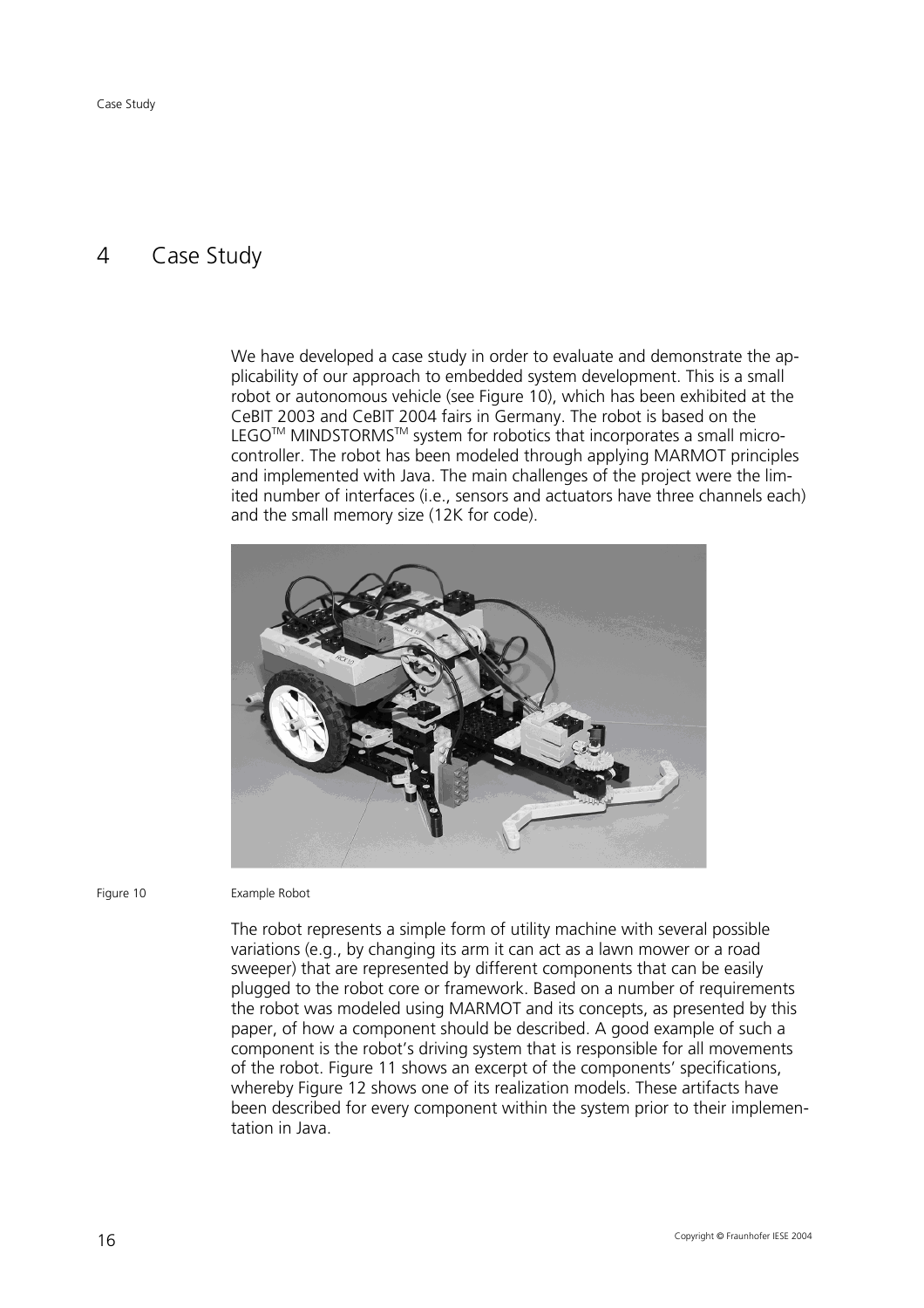The driving system is also a good example for the support of integrated Hardware/Software development. The class diagram in [Figure 11](#page-24-0) shows that the driving system component is dependent upon a <<Mechatronics>> component, an electric engine, in order to move the robot. On the specification level, the engine component can be described as any other MARMOT component since it offers specific functionality to the system (i.e., the engine can rotate forward and backward and can stop any movements). However, at the realization level we use a COTS component (i.e., a standard engine) that fulfills this interface.

One result of the case study was that the complexity of the system has been reduced while the maintainability and reusability has been increased, although this is a subjective observation. One of the major goal for future activities is to evaluate the benefits of the presented approach in the form of an empirical study which will also provide objective measures.

<span id="page-24-0"></span>

**SetPower**

| Name           | SetPower()                                             |
|----------------|--------------------------------------------------------|
| Description    | The engine can have seven different rotation speeds.   |
|                | This operation sets the speed with which all rotations |
|                | are performed.                                         |
| Receives       | Speed:Int                                              |
| Sends          |                                                        |
| Rules          | Valid Speeds are integers ranging from 0 to 7          |
| Changes        | Engine.Power                                           |
| <b>Assumes</b> | The Engine is stopped                                  |
| Result         | The attribute Power is set to the given speed          |

Figure 11 Diagrams for the Robot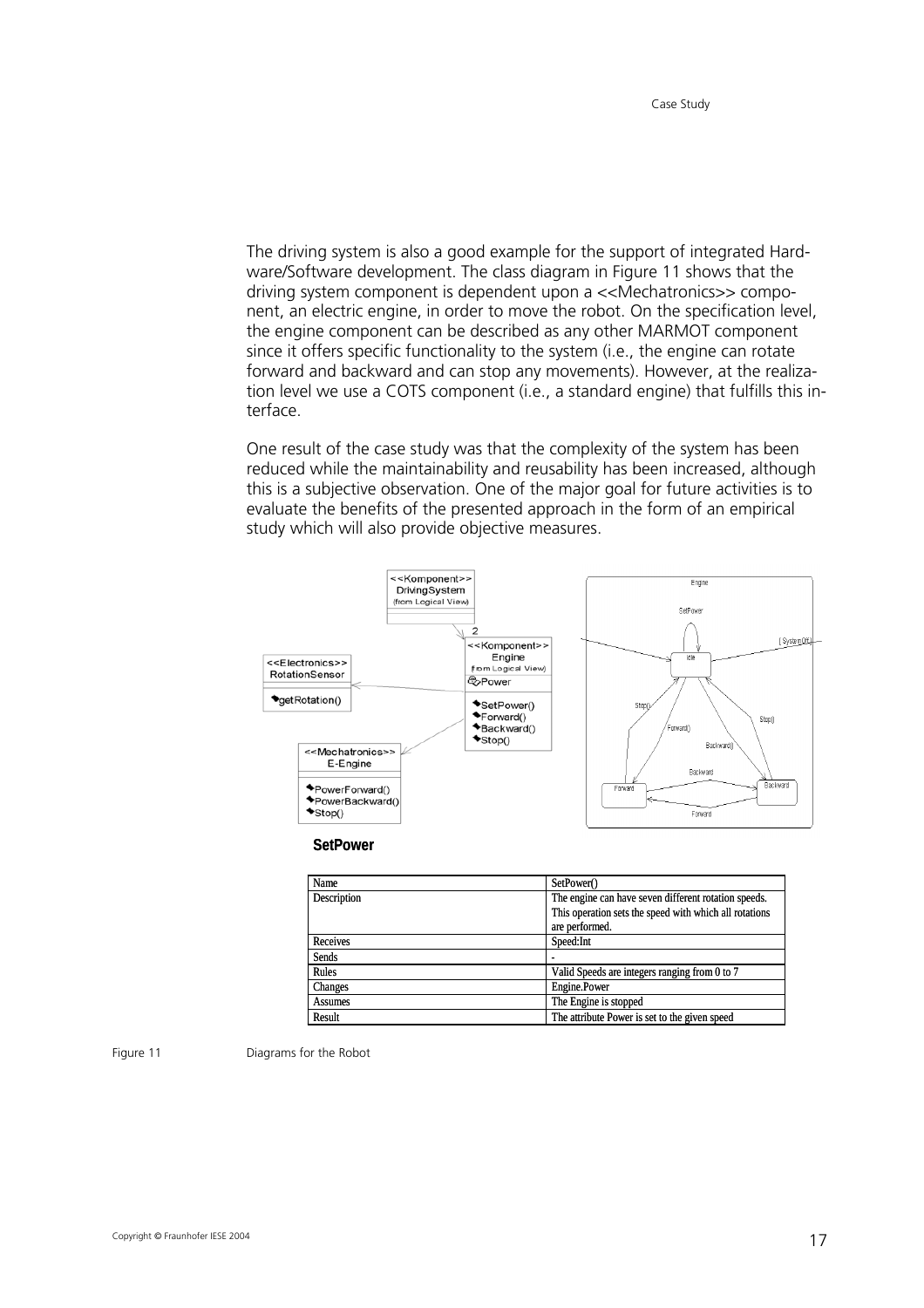<span id="page-25-0"></span>

Figure 12 Driving System - Interaction Diagram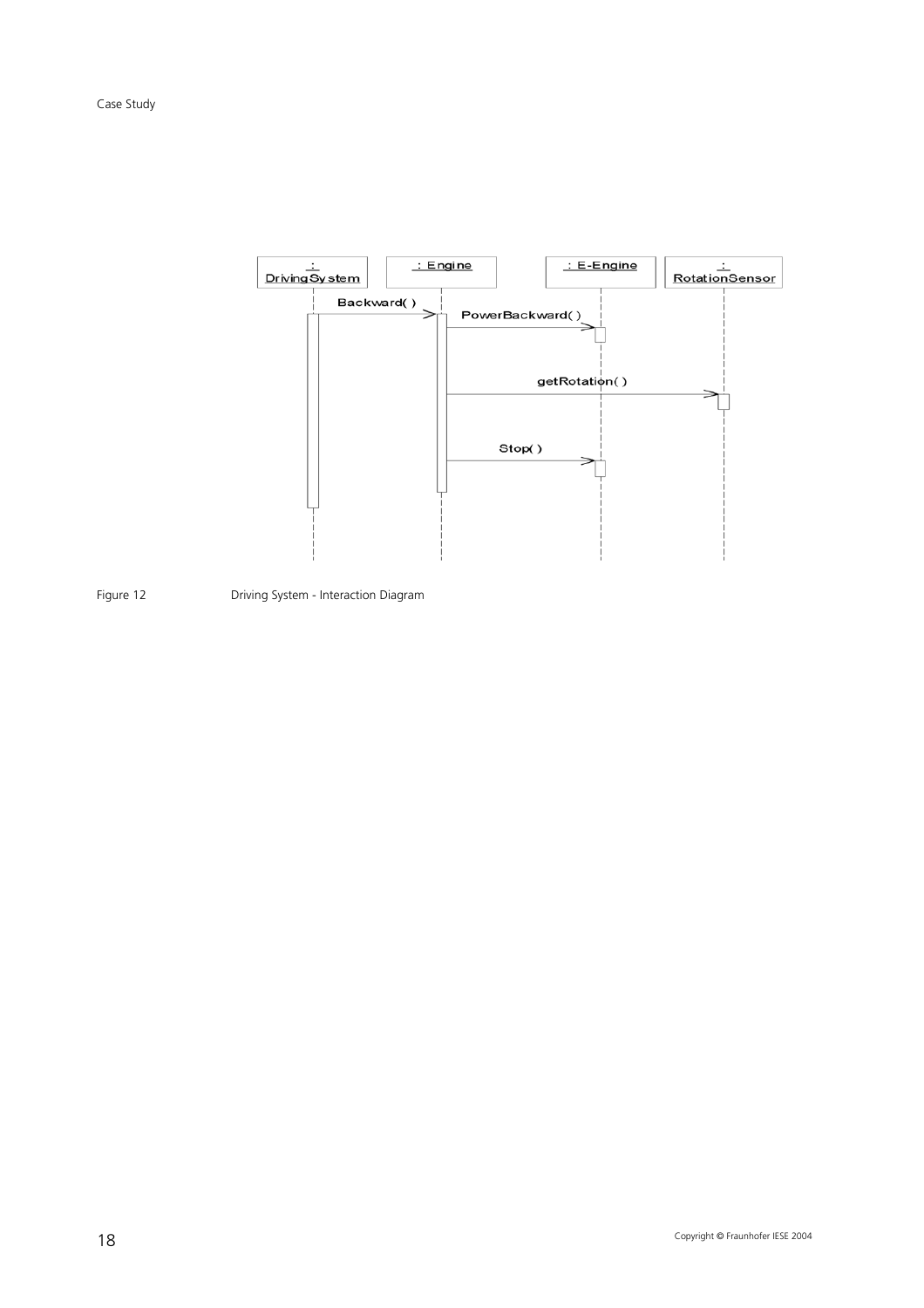## <span id="page-26-0"></span>5 Conclusions and Future Work

The phenomenal interest in the Unified Modeling Language provides a unique opportunity to increase the amount of modeling work performed in the software development industry, and through this to increase quality standards. UML 2.0 promises new opportunities to apply object-oriented and model-based development in the development of embedded systems. However, this chance will be lost if developers are given no effective and practical means for handling the complexity of such systems and guidelines for systematically applying them.

This paper has outlined the UML modeling practices which are needed in order to fully leverage the component paradigm in the development of embedded software. Following the principles of encapsulation and uniformity - separating the description of what a system unit does (e.g., "specification", "interface" and "signature") from the description of how it does it (e.g., "realization", "design", "architecture", "body", and "implementation") and describing both levels with a standard set of models – it is possible to uniformly model the hardware and software components of an embedded system. This facilitates also a "divide and conquer" approach to modeling in which a system unit can be developed independently. It also allows new versions of a unit to be interchanged with old versions provided that they do the same thing. The MARMOT method and its accompanying tool support this approach to modeling by providing embedded system developers with step-by-step guidelines throughout a complete development project.

We have already applied the introduced concepts in a small case study, an autonomous vehicle that has been presented at the 2003 and 2004 CeBIT exhibitions in Germany. The goal of this study is to demonstrate the feasibility of a fully model-driven and component-based approach to embedded system design. Unfortunately, exact numbers and measures to document success in an objective way have not been collected yet. Hence, it was not possible to set up a measurement program to empirically prove our statements and experiences. In future applications we will set up a small measurement program to collect data and empirically validate our goals and thus enable companies to repeat the results we retrieved in their context systematically and successfully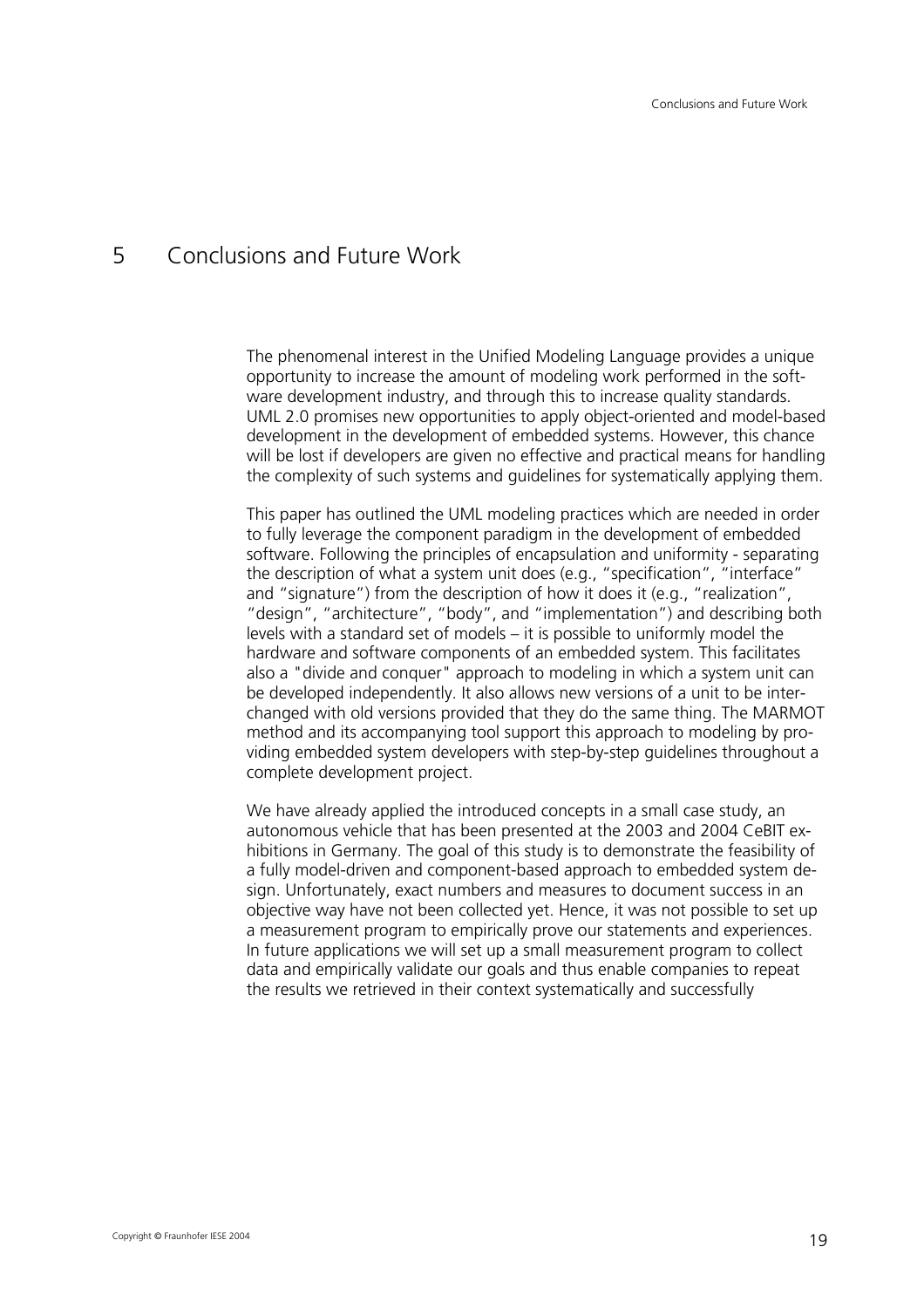## <span id="page-27-0"></span>References

- <span id="page-27-2"></span>1. C. Atkinson, J. Bayer, C. Bunse, et al. Component-based Product Line Engineering with UML. Addison Wesley, 2002.
- <span id="page-27-3"></span>2. C. Atkinson, C. Bunse, E. Kamsties, J.Zettel. Principles for UML-based Component Modeling. In The Development of Component-Based Information Systems. M.E. Sharpe Inc., 2004 (to appear).
- <span id="page-27-8"></span>3. M. Broy and R. Sandner. InTime methological founded development of real-time systems. http://wwwbroy.informatik.tumuenchen.de/proj/intime/intime.html, 2002.
- <span id="page-27-12"></span>4. C. Bunse, H.G. Gross, N. Mayer. Developing Embedded Real-Time Applications Systematically: The MARMOT Approach. Submitted to the Journal on Software and Systems Modeling (SoSym), 2003
- <span id="page-27-13"></span>5. J. Cheesman, and J. Daniels. UML Components: A simple Process for Specifying Component-Based Software. Addison-Wesley, 2000.
- <span id="page-27-9"></span>6. D. Coleman, P. Arnold, S. Bodoff, et al. Object-Oriented Development: The Fusion Method. Prentice Hall, 1993.
- <span id="page-27-5"></span>7. P.J. Courtois, D.L. Parnas. Documentation for safety critical software. In Proceedings of the Fifteenth International Conference on Software Engineering, 1993.
- <span id="page-27-7"></span>8. W. Damm. Use-case driven specification of engineering applications, 2002.
- <span id="page-27-1"></span>9. B.P. Douglass. Real-Time UML: Developing Efficient Objects for Embedded Systems. Addison-Wesley, 1999.
- <span id="page-27-10"></span>10. D. D'Souza, A. Wills. CATALYSIS practical rigor and refinement - extending OMT, fusion, and objectory. Technical report, ICON Computing Inc., 1995.
- <span id="page-27-6"></span>11. H. Ehrig, E. Westkämper. IOSIP. http://tfs.cs.tu-berlin.de/SPP/iosip.html, 2002.
- <span id="page-27-11"></span>12. P. Kruchten. The Rational Unified Process. An Introduction. Object Technology Series. Addison-Wesley, 1998.
- <span id="page-27-4"></span>13. K. Lano. Formal Object-Oriented Development. Springer, 1995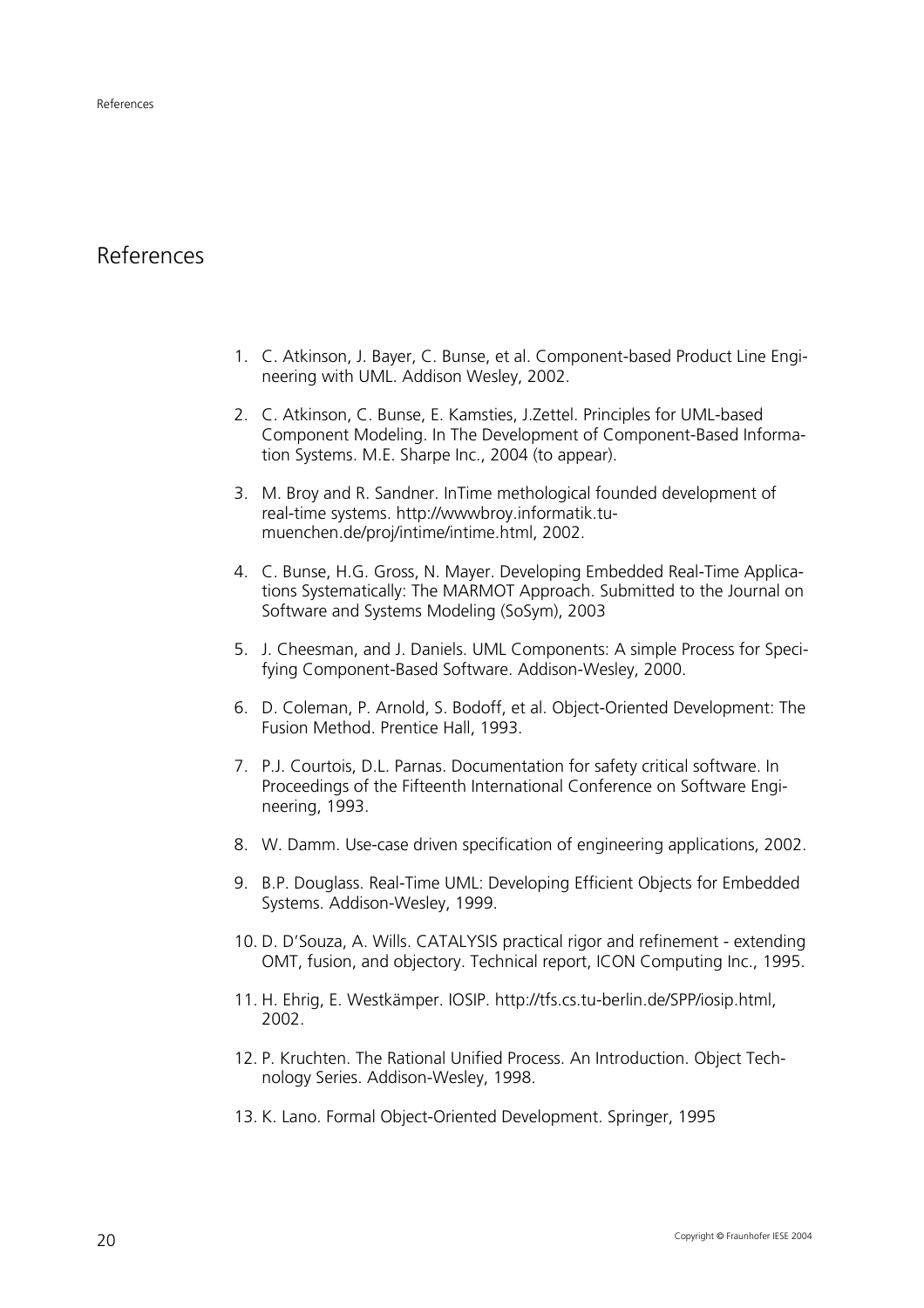- <span id="page-28-0"></span>14. G. Martin, L. Lavagno, J.L.Guerin. Embedded UML: a merger of real-time UML and co-design. Unpublished (avail. at http://www.gigascale.org/pubs/101.html), 2001.
- <span id="page-28-3"></span>15. H.D. Mills, V.R. Basili, J.D. Gannon, and R.G. Hamlet. Principles of Computer Programming: A Mathematical Approach. Allyn and Bacon Inc., 1987.
- <span id="page-28-5"></span>16. A. Mitschele-Thiel. Systems Engineering with SDL. Addison-Wesley, 2001
- <span id="page-28-4"></span>17. Object Management Group. OMG unified modeling language specification, version 1.5. Technical report, OMG, 2001
- <span id="page-28-7"></span>18. Object Management Group. OMG unified modeling language specification, version 2.0. Technical report, OMG, to appear
- <span id="page-28-9"></span>19. J. Rumbaugh, M. Blaha, W. Premerlani, F. Eddy, and W. Lorensen. Object-Oriented Modeling and Design. Prentice Hall, 1991.
- <span id="page-28-1"></span>20. B. Selic. Turning clockwise: Using UML in the real-time domain. Communications of the ACM, pages pp 46–54, October 1999.
- <span id="page-28-2"></span>21. B. Selic, G. Gullekson, and P.T. Ward. Real-Time Object-Oriented Modeling. John Wiley & Sons, 1994.
- <span id="page-28-8"></span>22. C. Szysperski. Component Software: Beyond Object-Oriented Programming. Addisson-Wesley, 1999
- <span id="page-28-6"></span>23. Telelogic. SDT 3.2 Methodology Guidelines – Part1: The SOMT Method. Telelogic, 1997.
- <span id="page-28-10"></span>24. S. Terrier. Intensive use of uml model transformation: the accord environment. In Proceedings of the Workshop on Transformations in the Unified Modelling Language (WTUML01), 2001. satellite event to ETAPS2001.